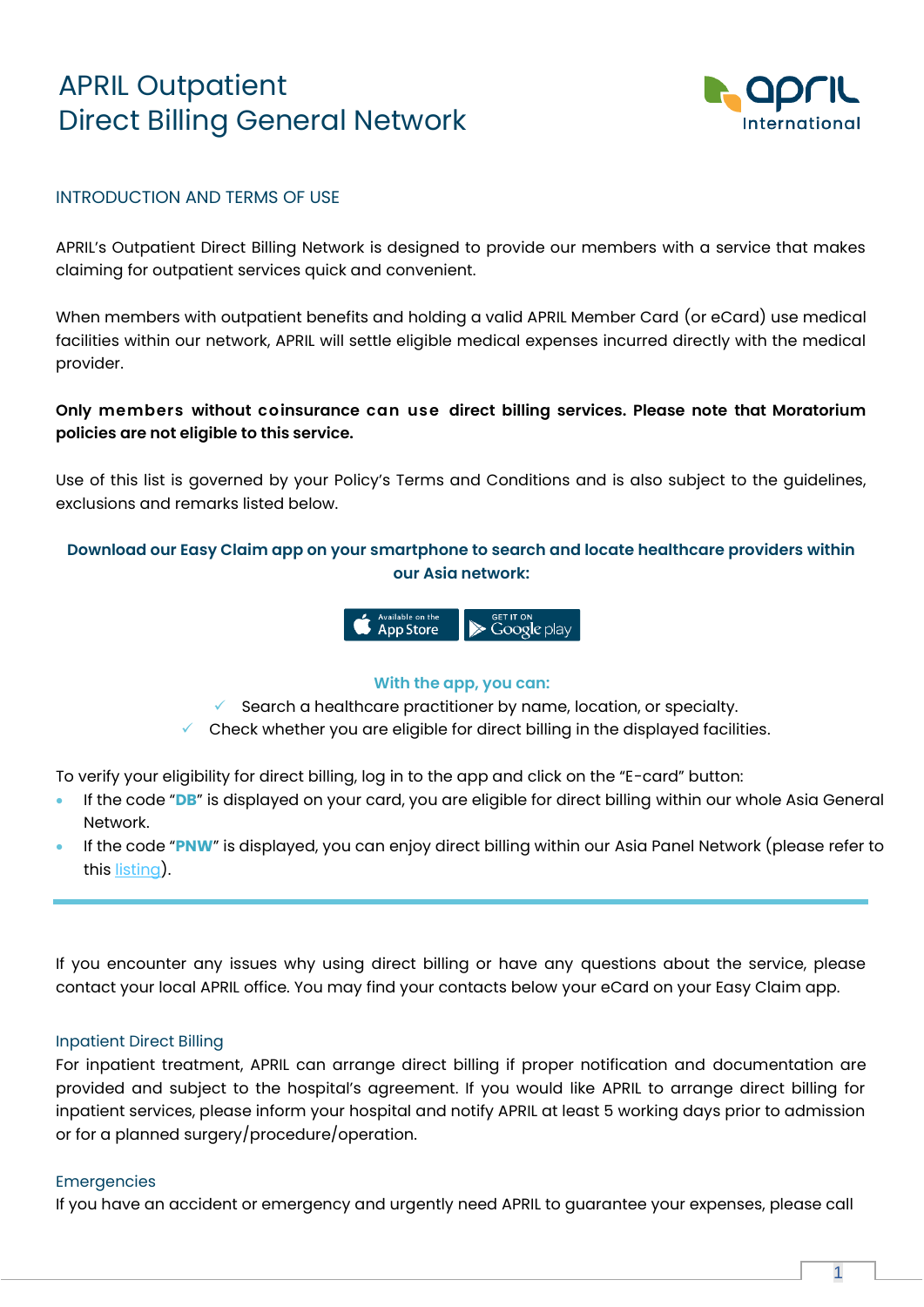APRIL Assistance. Contact details can be found below your eCard on your Easy Claim app or on the back of your member card.

## **Maternity**

Direct billing for outpatient maternity benefits may also be arranged within our network, but only with ONE PROVIDER per policy year (per pregnancy) to keep track of applicable sub-limits. Once you have decided on your sole provider within the network, please inform APRIL and we will provide a Letter of guarantee with a benefits balance for you to present to the clinic for record keeping.

## Eligible Outpatient Direct Billing Services

The following outpatient services may be direct billed to APRIL:

- General Practitioner consultation
- Specialist consultation
- Laboratory investigation\*
- General X-ray\*
- Prescribed medications obtained at the clinic on the same day of consultation.

\* Diagnostic procedures such as CT scan, MRI, Ultrasound, Mammography, or other investigations for chronic conditions as well as inpatient and outpatient surgery require pre-authorization which can be obtained by completing Section C of the Medical Claim Form and submitting it to APRIL for approval.

## Exclusions (See the Exclusions within your Medical Policy for full details)

The following is a summary of conditions that are NOT ELIGIBLE for outpatient direct billing:

- × Pre-existing Conditions where coverage has not been expressly granted by APRIL.
- × Routine medical examinations or check-ups and Vaccinations.
- × Cosmetic surgery and reconstructive surgery.
- × Tests or treatment related to fertility, impotence or erectile dysfunction, contraception, sterilization, birth defects and congenital conditions.
- × Pregnancy or childbirth including pre-natal and post-natal care (except when agreed in writing by APRIL).
- × Prostheses and corrective devices.
- × Test or treatment of psychiatric, psychological, mental or nervous disorders.
- × Test or treatment for illness/injury as a result of excessive consumption of alcohol or narcotics or similar drugs or agents.
- × Sleep disorders
- × Learning difficulties, behavioral or developmental disorders or venereal disease.
- × Test or treatment in connection with Human Immunodeficiency Virus (HIV) related Illness including Acquired Immune Deficiency Syndrome (AIDS) or AIDS Related Complex (ARC).
- × Experimental or pioneering medical and surgery techniques.
- × Refractive defects of the eye, such as nearsightedness and astigmatism, spectacles, monocles or contact lenses.
- × Dentistry.

## Remarks

- Providers may change from time to time. Please check with APRIL for the latest listings.
- Members holding a valid membership card with a DB (Direct Billing) designation may receive cashless service at the below out-patient direct billing providers.
- Members having outpatient benefits with 20% co-insurance will be restricted to the "Panel Network".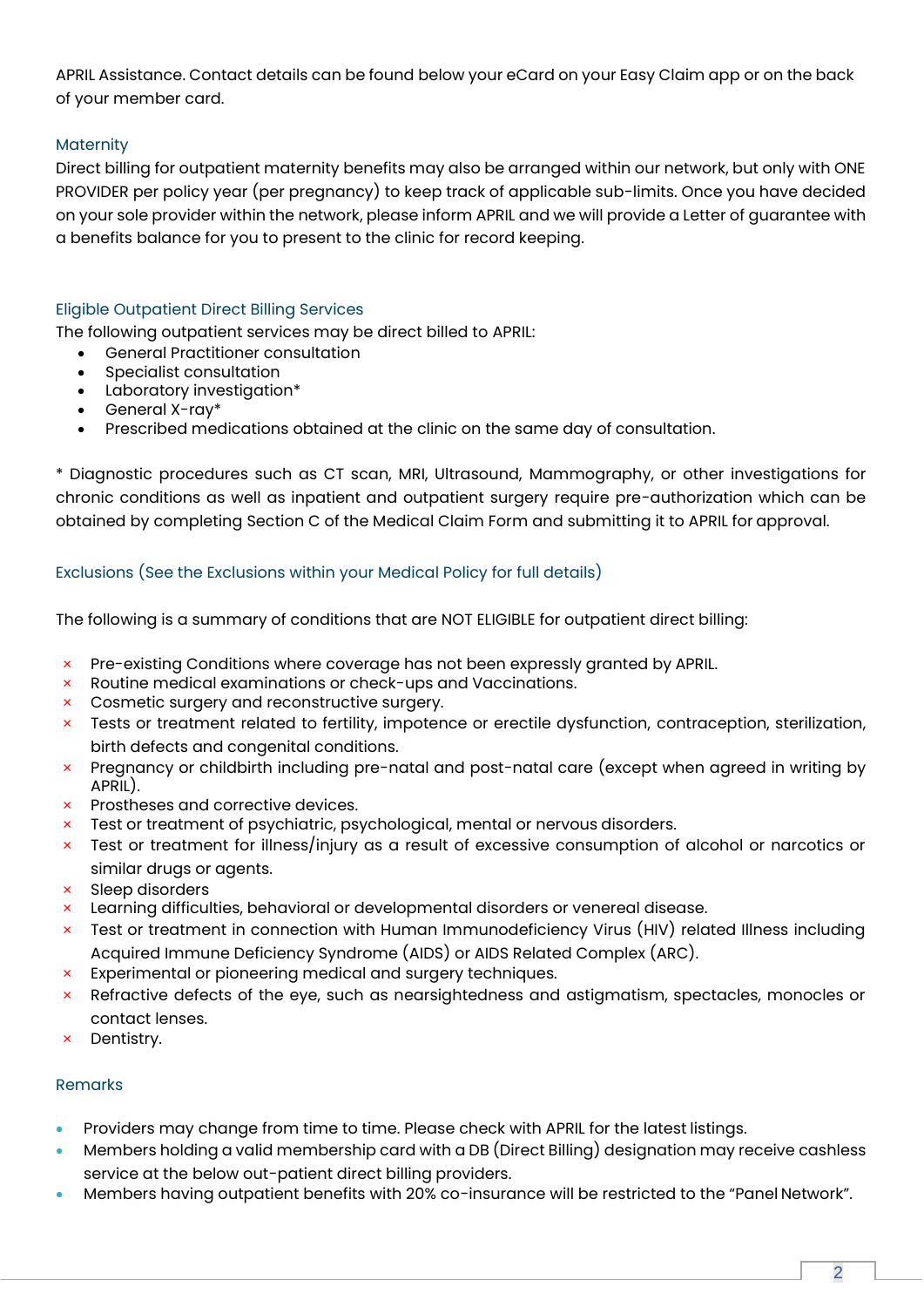| Area                  | Provider name                                     | <b>Address</b>                                                                                                           | <b>Phone</b>       | Website                        |  |  |  |
|-----------------------|---------------------------------------------------|--------------------------------------------------------------------------------------------------------------------------|--------------------|--------------------------------|--|--|--|
|                       | Cambodia                                          |                                                                                                                          |                    |                                |  |  |  |
| Phnom Penh            | Khema International<br><b>Polyclinic</b>          | 28, Street 294, Boeung Keng<br>Kong I, Phnom Penh                                                                        | $T: +85589911911$  | www.khemahospital.com          |  |  |  |
| Phnom Penh            | Khema Maternity & Clinic                          | 18, Street 528, Boeung Kak I, Tuol<br>Kork. Phnom Penh                                                                   | $T: +85523880949$  | www.khemaclinic.com            |  |  |  |
| Phnom Penh            | <b>MW Medical (Cambodia)</b>                      | Himawari Hotel Apartments,<br>313 Sisowath Quay,<br>Phnom Penh 12207                                                     | $T: +85523223322$  | www.mwmedical.com.sq           |  |  |  |
| Phnom Penh            | <b>Raffles Medical Phnom</b><br>Penh              | No 161, Street 51, Sang-Kat<br>Boeung Raing, Khan Daun Penh,<br>12211, Phnom Penh                                        | $T: +85523216911$  | www.rafflesmedical.com         |  |  |  |
| Phnom Penh            | <b>Royal Phnom Penh</b><br>Hospital               | 888 Russian confederation<br><b>Boulevard Sangkat Toeuk Thla</b><br>Khan Sen Sok 12102                                   | $T: +85523991222$  | www.royalphnompenhhospital.com |  |  |  |
| Phnom Penh            | <b>Sunrise Japan Hospital</b>                     | 177E, Kola Loum Street (the Bay<br>Road), Group 2, Phum 2, Sangkat<br>Chroy Changvar, Khan Chroy<br>Changvar, Phnom Penh | $T: +85523260152$  | www.sunrise-hs.com             |  |  |  |
| Siem Reap<br>(Angkor) | The Royal Angkor<br><b>International Hospital</b> | National Route #6 (Airport Road)<br>Phum Kasekam, Khum Sra Ngea<br>Siem Reap (Angkor)                                    | T: +855 63 761 888 | www.royalangkorhospital.com    |  |  |  |

| <b>Mainland China</b> |                                                                         |                                                                                                                                           |                       |                             |
|-----------------------|-------------------------------------------------------------------------|-------------------------------------------------------------------------------------------------------------------------------------------|-----------------------|-----------------------------|
| Beijing               | <b>Bayley &amp; Jackson</b><br><b>Medical Center</b>                    | 7 Ritan Dong Lu, Chaoyang<br>District Beijing 100020                                                                                      | $T: +86$ 10 8562 9998 | www.bihealthcare.com        |
| Beijing               | <b>Beijing</b><br><b>Puhua International</b><br>Hospital                | 12 Tiantan Nanli, Chongwen District,<br><b>Beijing 100050</b>                                                                             | $T: +861067035566$    | www.beijingpuhua.com        |
| <b>Beijing</b>        | <b>Beijing United Family</b><br>Hospital                                | 2 Jiangtai Lu, Chaoyang District,<br><b>Beijing 100015</b>                                                                                | T: +86 10 5927 7000   | www.beijing.ufh.com.cn      |
| Beijing               | <b>Beijing United Family</b><br>Jian Guo Men Clinic                     | Between Buildings 14/15,<br>Jianwai Diplomatic Residence<br>Compound (DRC), No. 1<br>Xiushui Street, Chaoyang<br>District, Beijing 100600 | $T: +86$ 10 8532 1221 | www.beijing.ufh.com.cn      |
| Beijing               | Distinct HealthCare -<br><b>Wangjing Medical</b><br><b>Center</b>       | 2nd Floor, Tower 1, Poly<br>International Plaza,<br>Wangjingdong Housing Estate,<br>Chaoyang District                                     | T: +86 10 6479 2800   | www.distinctclinic.com      |
| Beijing               | <b>Distinct</b><br>HealthCare-<br>Xihongmen<br><b>Medical Center</b>    | Unit 103/202-204, Building C,<br>Xingchuang International Center,<br>the intersection of Hongye Road<br>and Xinya Street, Daxing District | $T: +861060223988$    | www.distinctclinic.com      |
| Beijing               | <b>International Medical</b><br>Center                                  | S106-S110 Beijing Lufthansa Center,<br>No. 50 Liang Ma Qiao Road,<br>Chaoyang District, Beijing 100025                                    | $T: +861064651561$    | www.imcclinics.com          |
| Beijing               | <b>Raffles Medical Beijing</b>                                          | Suite 105, Wing 1, Kunsha Building,<br>16 Xinyuanli, Chaoyang, District,<br>100027, Beijing                                               | T: +86 10 6462 9112   | www.rafflesmedicalgroup.com |
| Beijing               | <b>UMP Beijing Eaton</b><br><b>Medical Centre</b>                       | Level 5, Office Tower B, Beijing New<br>World Centre, Chong Wen Men Wai<br>Street, Beijing 100062                                         | $T: +864006808069$    | www.ump.com.hk              |
| Beijing               | <b>Vista Medical Center</b>                                             | Level 3 Kerry Centre Shopping Mall<br>1 Guanghua Road,<br>Chaoyang District, Beijing 100020                                               | T: +86 10 8529 6618   | www.vista-china.net         |
| Chengdu               | Distinct HealthCare -<br><b>High-Tech Zone Medical</b><br><b>Center</b> | 11th Floor, Tower A, Renhe New<br>City, No. 505, Fucheng Avenue West<br>Section, Gaoxin District                                          | T: +86 28 8416 7266   | www.distinctclinic.com      |
| Chengdu               | Distinct HealthCare -<br><b>High-Tech Zone Medical</b><br><b>Center</b> | 11th Floor, Tower A, Renhe New<br>City, No. 505, Fucheng Avenue West<br>Section, Gaoxin District                                          | $T: +862884167266$    | www.distinctclinic.com      |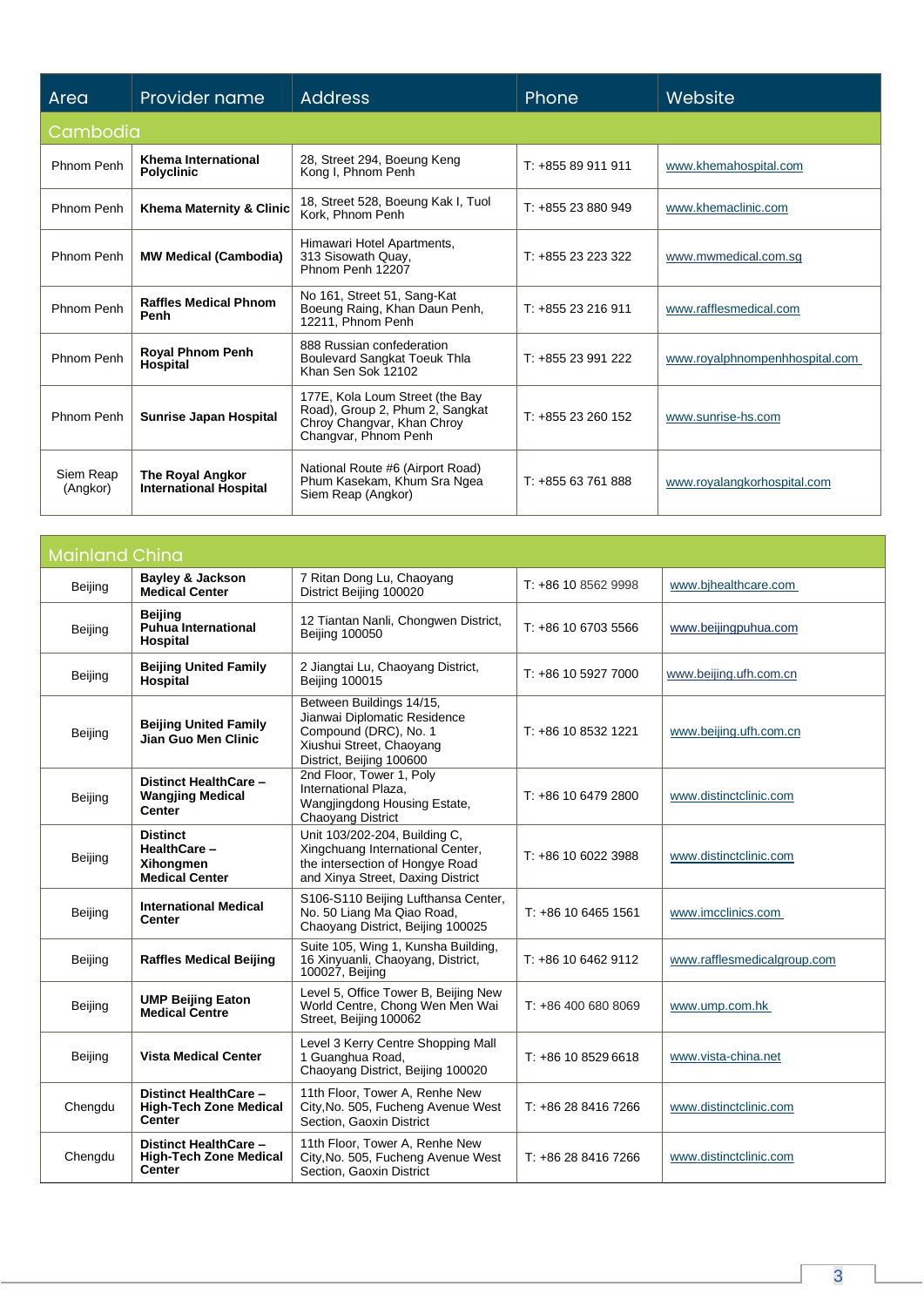| Area                  | Provider name                                                              | <b>Address</b>                                                                                                                                                                    | Phone                | Website                                                                              |
|-----------------------|----------------------------------------------------------------------------|-----------------------------------------------------------------------------------------------------------------------------------------------------------------------------------|----------------------|--------------------------------------------------------------------------------------|
| <b>Mainland China</b> |                                                                            |                                                                                                                                                                                   |                      |                                                                                      |
| Chengdu               | <b>Global Doctor</b>                                                       | Room 9-12, 2nd Floor<br>South Entrance, Lippo Tower<br>No.62 Kehua North Road                                                                                                     | T: +86 28 8528 3660  | www.globaldoctor.com.au                                                              |
| Chengdu               | <b>Leo Clinic</b>                                                          | No.7, Unit 1, Building 2, No. 49 Tong<br>Ying Street, Jinjiang Chengdu 610065                                                                                                     | T: +86 28 8694 5546  | www.bhc-healthcare.com                                                               |
| Chongqing             | <b>Global Doctor</b>                                                       | Suit 2, 3F, No. 343, JinKai Avenue,<br>Liangjiang New Area, Chongqing                                                                                                             | T: +86 23 6308 5550  | www.globaldoctor.com.au                                                              |
| Dongguan              | <b>Global Doctor</b>                                                       | Room 401-402, 4th Floor,<br>Business Building Block C3,<br>Greenland Center Plaza,<br>No.998 Honggu Middle Road,<br>Honggutan New District,<br>Nanchang City, Jiangxi<br>Province | T: +86 791 8882 3567 | www.globaldoctor.com.au                                                              |
| Guangzhou             | Distinct HealthCare -<br><b>Changlong Medical</b><br><b>Center</b>         | Room 804-806, Block C-2, Poly Tai<br>To Wun, No.93 Hanxin Middle Road,<br>Panyu District                                                                                          | T: +86 20 3106 0103  | www.distinctclinic.com                                                               |
| Guangzhou             | Distinct HealthCare -<br><b>Zhujiang New Town</b><br><b>Medical Center</b> | Room 1205-1207, R&F Yingkai<br>Building, No.16 Huaxia Road,<br><b>Tianhe District</b>                                                                                             | T: +86 20 3809 9090  | www.distinctclinic.com                                                               |
| Nanjing               | <b>Global Doctor</b>                                                       | No.283, Shui ximen Avenue, Jianye<br>District, Nanjing                                                                                                                            | $T: +862586519991$   | www.globaldoctors.asia/beijing-<br>alarm-centre/                                     |
| Nanjing               | <b>Global Doctor</b>                                                       | B1 Yadong Plaza, No.12 Xianyin<br>North Road, Qixia District, Nanjing,<br>Jiangsu                                                                                                 | T: +86 25 8662 8386  | www.globaldoctors.asia/beijing-<br>alarm-centre/                                     |
| Shanghai              | <b>Global HealthCare</b><br><b>Puxi Center</b>                             | 1788 Nanjing West Road, 1788<br>Square, Suite 303, Jing An District,<br>Shanghai 200040                                                                                           | T: +86 21 5298 6339  | www.ghcchina.com                                                                     |
| Shanghai              | <b>Global HealthCare</b><br><b>Pudong Center</b>                           | 100 Century Avenue, Shanghai World<br>Financial Center, Shop 212, PuDong<br>New Area, Shanghai 200120                                                                             | T: +86 21 6877 5093  | www.ghcchina.com                                                                     |
| Shanghai              | ParkwayHealth<br>Jin Qiao Medical and<br><b>Dental Center</b>              | No. 997 Bi Yun Road,<br>JinQiao District, Pudong,<br>Shanghai 201206                                                                                                              | T: +86 21 5031 4656  | www.parkwayhealth.cn                                                                 |
| Shanghai              | ParkwayHealth<br>Shanghai Center<br><b>Medical and Dental</b><br>Center    | 203-4 West Retail Plaza<br>1376 Nanjing West Road<br>Jingan District, Shanghai 200040                                                                                             | T: +86 21 6279 7418  | www.parkwayhealth.cn                                                                 |
| Shanghai              | ParkwayHealth<br><b>Gleneagles Medical</b><br>and Surgical Center          | 4F, 389 Nanjing Xi Lu<br>Tomorrow Square, Huangpu District,<br>Shanghai 200003<br>(same building as JW Marriot Hotel)                                                             | T: +86 21 6375 5588  | www.parkwayhealth.cn                                                                 |
| Shanghai              | ParkwayHealth<br><b>Hong Qiao Medical</b><br><b>Centre</b>                 | 505 Gubei Road, Changning<br>District, Shanghai 200336                                                                                                                            | $T: +862162424244$   | www.parkwayhealth.cn                                                                 |
| Shanghai              | <b>Raffles Medical</b><br>Shanghai                                         | 1801 Hong Mei Lu, Level 2 Innov<br>Tower, Shanghai 200233                                                                                                                         | T: +86 21 6197 2300  | www.rafflesmedicalgroup.com<br>/international/medical-clinics-<br>services/shanghai/ |
| Shanghai              | Shanghai Aier Eye<br>Hospital                                              | No.1286, Hongqiao Rd<br>Changning District Shanghai                                                                                                                               | $T: +8632519930$     | www.aier021.com                                                                      |
| Shanghai              | Shanghai American-Sino<br>Women's & Children's<br>Hospital                 | No.155 Songyuan Road, XuHui<br>District, Shanghai 200336                                                                                                                          | $T: +864001634482$   | www.am-sino.com                                                                      |
| Shanghai              | Shanghai East<br><b>International</b><br><b>Medical Center</b>             | 23&24 F, 551 South Pudong<br>Road Pudong, Shanghai<br>200120                                                                                                                      | T: +86 21 5879 9999  | www.seimc.com.cn                                                                     |
| Shanghai              | Shanghai Boai<br>Hospital                                                  | <b>Worldwide Medical Service</b><br>Center, 7th floor, 1590 Middle<br>Huaihai Road                                                                                                | T: +86 21 6431 2600  | www.boaihospital.com                                                                 |
| Shanghai              | Shanghai Landseed<br>Hospital                                              | 102 Qin Jiang Road<br>Xu-Hui District, Shanghai                                                                                                                                   | T: +86 21 6195 7888  | www.landseedhospital.com.cn                                                          |
| Shanghai              | Shanghai Ruidong<br>Hospital                                               | No. 120 Jinxiu East Road<br>Pudong District, Shanghai 200135                                                                                                                      | T: +86 21 5833 9595  | www.ruidong-hospital.com                                                             |
| Shanghai              | <b>Shanghai United Family</b><br>Hospital                                  | 699 Pingtang Road,<br>Changning District, Shanghai<br>200335                                                                                                                      | T: +86 21 2216 3900  | www.shanghai.ufh.com.cn                                                              |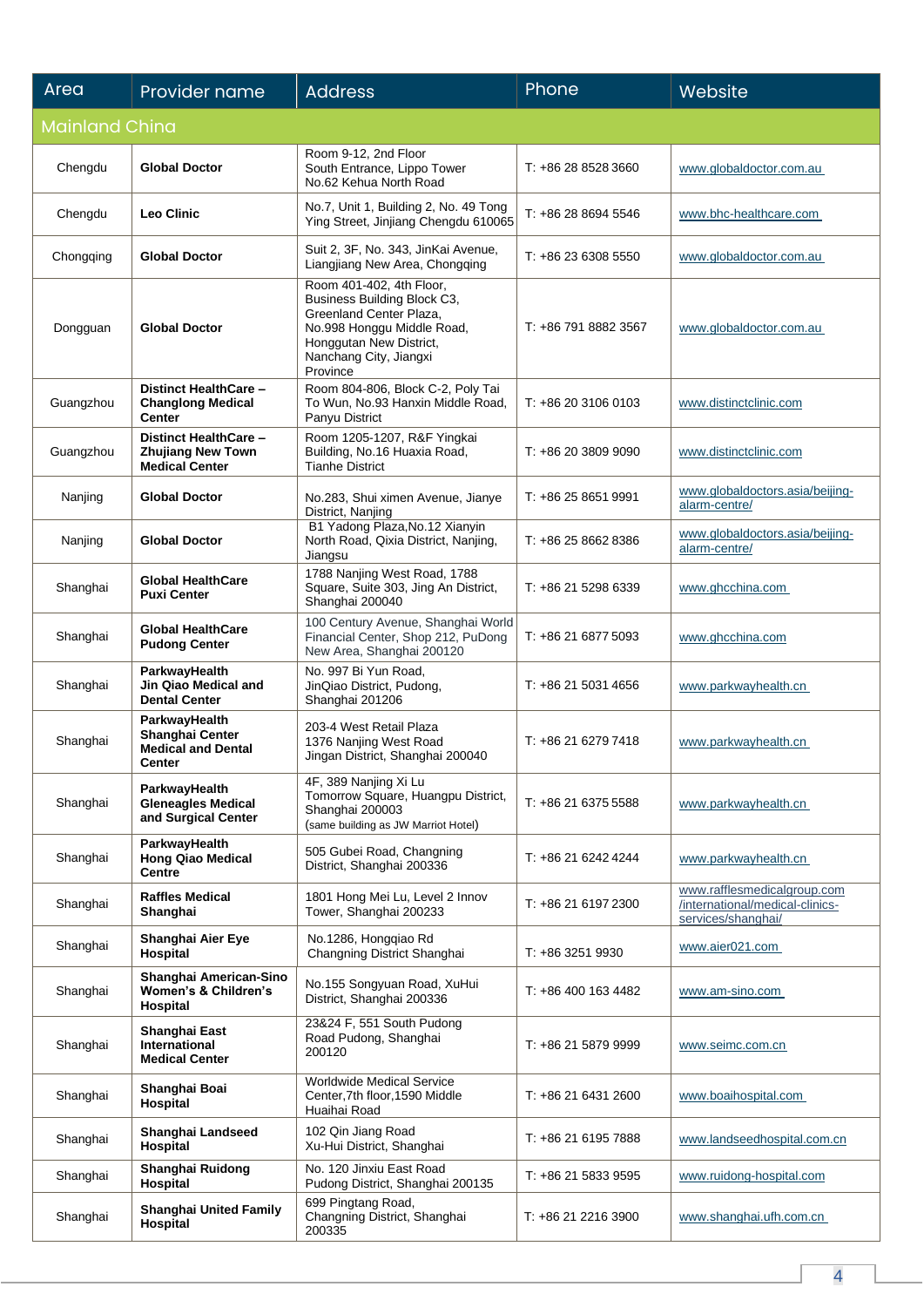| Area                  | Provider name                                                                        | <b>Address</b>                                                                                                                                               | Phone                | Website                      |
|-----------------------|--------------------------------------------------------------------------------------|--------------------------------------------------------------------------------------------------------------------------------------------------------------|----------------------|------------------------------|
| <b>Mainland China</b> |                                                                                      |                                                                                                                                                              |                      |                              |
| Shanghai              | SinoUnited Health -<br><b>Huangpu Riverside</b><br><b>Clinic</b>                     | No.757 Mengzi Road, 3rd Floor Room<br>304-307, Huangpu District, Shanghai,<br>200023                                                                         | T: +86 400 186 2116  | www.sinounitedhealth.com.cn/ |
| Shanghai              | SinoUnited Health -<br><b>New Bund Medical</b><br>and Surgical Center                | The New Bund World Trade Center<br>(Phase I), No. 255 Dongyu Road,<br>Building S7, 2nd Floor 2203-3rd<br>Floor, Pudong New Area District,<br>Shanghai 200126 | T: +86 400 186 2116  | www.sinounitedhealth.com.cn/ |
| Shanghai              | SinoUnited Health -<br>Shanghai Centre Clinic                                        | Suite 301, 3F; Suite 601, 6F, West<br>Offices, Shanghai Centre, No.1376<br>West Nanjing Road, Jingan District,<br>Shanghai, 200040                           | T: +86 400 186 2116  | www.sinounitedhealth.com.cn/ |
| Shanghai              | <b>UMP Shanghai Eaton</b><br><b>Medical Centre</b>                                   | Room 304, Real Tower, 1325 Huai<br>Hai Road Central, Xu Hui District,<br>Shanghai 200031                                                                     | T: +86 21 6473 0055  | www.ump.com.hk               |
| Shanghai              | <b>UMP Shanghai Lujiazui</b><br><b>Medical Centre</b>                                | Unit 102, 1/F, Huaxia Bank Tower,<br>256 Pudong South Road, Pudong<br>District, Shanghai 200120                                                              | T: +86 400 680 8069  | www.ump.com.hk               |
| Shanghai              | <b>United Family</b><br><b>Fengshang Clinics</b>                                     | No. 689 Yunle Lu Huacao<br>Town, Minhang Dist.,<br>Shanghai 201107                                                                                           | $T: +862134900608$   | www.shanghai.ufh.com.cn      |
| Shanghai              | <b>WA Optimum Health</b><br>Care                                                     | Room 534, Villa 5 Xiangguo Hotel<br>78 Xingguo Road, Shanghai 200052                                                                                         | T: +86 21 6210 0060  | www.waohc.com                |
| Shanghai              | <b>WorldPath Clinic</b><br><b>International</b>                                      | No. 399, North Nan Quan Road<br>Shanghai 200120                                                                                                              | T: +86 21 2020 7888  | www.worldpathclinic.com      |
| Shenzhen              | Distinct HealthCare -<br><b>Coastal City Medical</b><br><b>Center</b>                | Room 901-903, Block C, Tiley<br>Central Plaza, Haide 3rd Rd,<br>Nanshan District, Shenzhen                                                                   | T: +86 755 2167 7955 | www.distinctclinic.com       |
| Shenzhen              | Distinct HealthCare -<br><b>CBD Medical Center</b>                                   | Golden Central Tower 40 F, Jintian<br>Road, Futian District, Shenzhen                                                                                        | T: +86 755 8347 9801 | www.distinctclinic.com       |
| Shenzhen              | Distinct HealthCare -<br><b>Baoan Dental&amp;Well</b><br><b>Child Center (Baoan)</b> | Room 2203, International West<br>Coast Commerical Building, No.19<br>Haixiu Road, Baoan District,<br>Shenzhen                                                | T: +86 755 8661 8766 | www.distinctclinic.com       |
| Shenzhen              | <b>Distinct HealthCare -</b><br><b>Shekou Medical Center</b>                         | Room B, 5th Floor, Tower A,<br>Wanrong Building, Gongye 4th Rd,<br>Nanshan District, Shenzhen                                                                | T: +86 755 8666 4776 | www.distinctclinic.com       |
| Shenzhen              | <b>HOME Women's &amp;</b><br><b>Children's Hospital</b>                              | No. 12018, Shennan Avenue<br>Nanshan District, Shenzhen City                                                                                                 | T: +86 755 3391 9133 | www.hm91.com                 |
| Shenzhen              | <b>Raffles Medical Shenzhen</b>                                                      | Rm107-Building A Hengyu Center,<br>No.21 Dengliang Rd, Nanshan<br><b>District</b>                                                                            | T: +86 755 2669 3667 | www.rafflesmedicalgroup.com  |
| Shenzhen              | <b>Shenzhen Far-East</b><br>Women & Children<br>Hospital                             | <b>International Medical Center</b><br>5F No. 2097, Shen Nan East<br>Road, Luo Hu District                                                                   | T: +86 755 8261 3333 | www.woman91.com              |
| Shenzhen              | Vista - SK International<br><b>Medical Center</b>                                    | Level 4, Building 4C, ShenZhen<br>Software Industry Base, Xuefu<br>Road, Nanshan District                                                                    | T: +86 755 3689 9688 | www.vista-sk.com             |
| Suzhou                | <b>Parkway Health SIP</b><br><b>Medical and Dental</b><br><b>Center</b>              | Room 203-204, Building 10 No.<br>1 Li Gong Di Phase III Suzhou<br>SIP 215000                                                                                 | T: +86 512 679 3490  | www.parkwayhealth.cn         |
| Tianjin               | <b>Raffles Medical Tianjin</b>                                                       | 1/F Apartment Building, Tianjin Yan<br>Yuan International Hotel, Zi Jin Shan<br>Road, He Xi District                                                         | T: +86 22 2352 0143  | www.rafflesmedicalgroup.com  |

| Hong Kong    |                                                             |                                                                                                 |                   |                             |
|--------------|-------------------------------------------------------------|-------------------------------------------------------------------------------------------------|-------------------|-----------------------------|
| Airport      | <b>Raffles Medical -</b><br><b>HK International Airport</b> | 6T-104, Level 6, Terminal 1 (Non-<br>Restricted Area) Hong Kong<br><b>International Airport</b> | $T: +85222612626$ | www.rafflesmedicalgroup.com |
| Causeway Bay | <b>Hong Kong Adventist</b><br><b>Medical Center</b>         | Unit 1606-1610, 16/F, Hang<br>Lung Centre, 2-20 Paterson<br>Street                              | $T: +85227822202$ | www.adventistmedical.hk.com |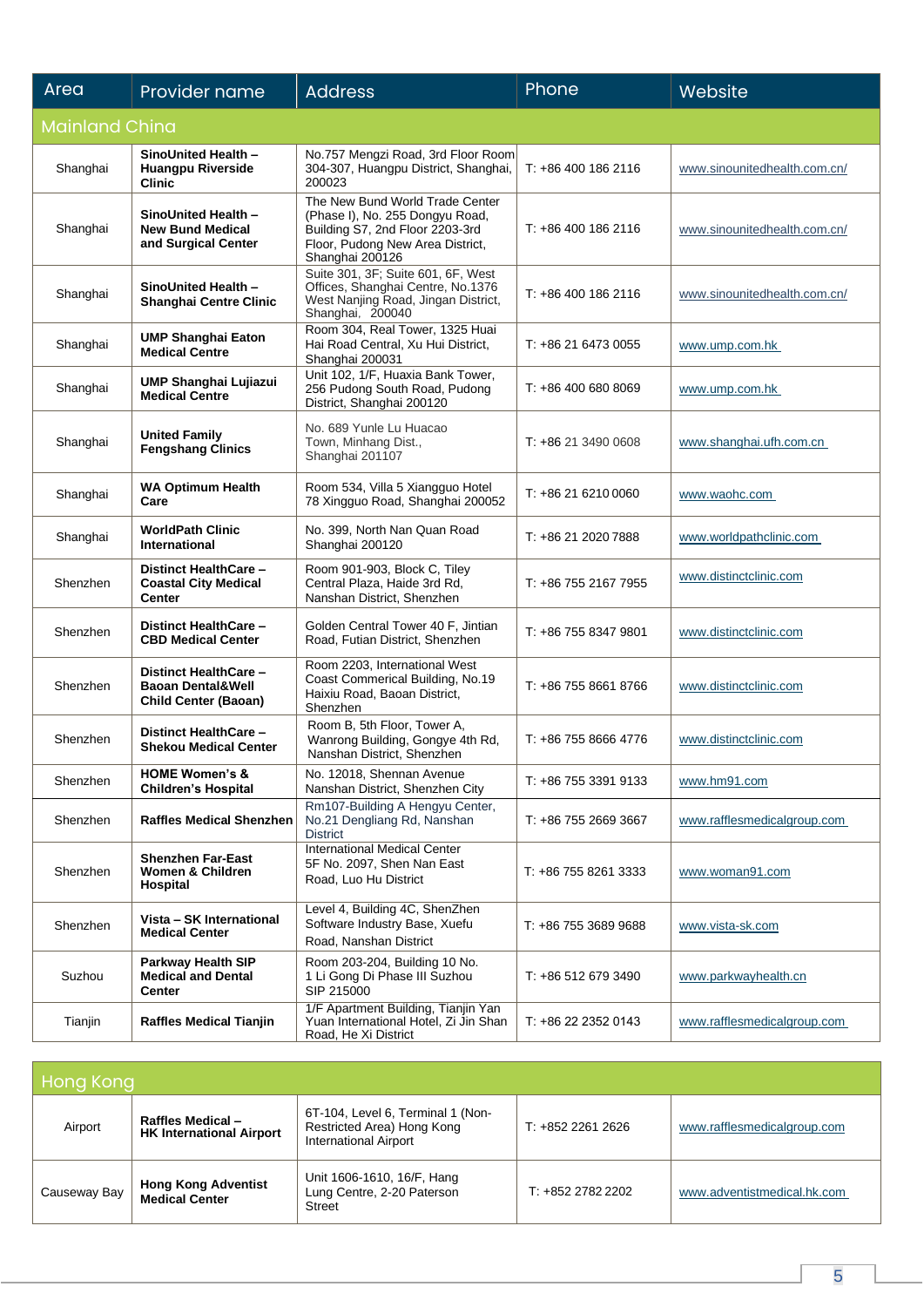| Area                | Provider name                                                 | <b>Address</b>                                                                   | Phone               | Website                        |
|---------------------|---------------------------------------------------------------|----------------------------------------------------------------------------------|---------------------|--------------------------------|
| <b>Hong Kong</b>    |                                                               |                                                                                  |                     |                                |
| Central             | <b>Asia Medical Specialists</b>                               | 8/F, China Building, 29 Queen's Road<br>Central, Hong Kong-Island                | T: +852 2521 6830   | www.asiamedicalspecialists.hk  |
| Central             | <b>Marina medical</b>                                         | Room 2005, New World Tower One,<br>16-18 Queen's Road, Central                   | T: +852 3420 6622   | https://marinamedical.hk       |
| Central             | <b>Blue Care Medical Centre</b>                               | 10/F, 33 Des Voeux Road<br>Central                                               | $T: +85225231808$   | www.ucare.com.hk               |
| Central             | Dr. Wong King Ying<br>(Specialist in Respiratory<br>Medicine) | Room 1701, Crawford House,<br>70 Queen's Road Central                            | $T: +85236282369$   | ä,                             |
| Central             | <b>AmMed Cancer Center</b>                                    | Shop B1, G/F, 119-120 Connaught<br>Road Central, Sheung Wa                       | T: +852 3607 7600   | www.ammed.com                  |
| Central             | <b>Qualigenics Medical</b><br>(Central)                       | 20-21, 6th Floor, Universal Building,<br>19 Des Voeux Road Central, Hong<br>Kong | T: +852 3607 7800   | www.qualigenics.com            |
| Central             | <b>Chiron Medical</b>                                         | Room 2601-2604, 26/F, 9<br>Queen's Road Central                                  | $T: +85225300006$   | www.chiron.care                |
| Central             | <b>Distinct HealthCare</b>                                    | Room 1206, 12/F, The Galleria,<br>9 Queen's Road Central                         | $T: +8524008220909$ | www.distinctclinic.com         |
| Central             | <b>Matilda Clinic-</b><br><b>Caine Road</b>                   | 116 Caine Road, Central                                                          | T: +852 2849 2216   | www.matilda.org                |
| Central             | <b>Matilda Medical Centre</b>                                 | Suite 502, Prosperity Tower, 39<br>Queen's Road Central                          | T: +852 2537 8500   | www.matilda.org                |
| Central             | <b>OT&amp;P Family Clinic</b>                                 | LG/F, Century Square,<br>1 D'Aguilar Street, Central                             | $T: +85221559055$   | www.otandp.com                 |
| Central             | <b>OT&amp;P General Practice</b>                              | 5/F, Century Square,<br>1 D'Aguilar Street, Central                              | T: +852 2155 9055   | www.otandp.com                 |
| Central             | <b>OT&amp;P Central Specialist</b>                            | 20/F, Century Square,<br>1 D'Aguilar Street, Central                             | $T: +852$ 2155 9055 | www.otandp.com                 |
| Central             | <b>OT&amp;P Aesthetics &amp;</b><br><b>Wellness Clinic</b>    | 6/F, The L. place,<br>139 Queen's Road Central, Central                          | $T: +852$ 2155 9055 | www.otandp.com                 |
| Central             | <b>Raffles Medical Central</b>                                | Unit 604-5, 6/F, New World Tower 1,<br>16-18 Queen's Road Central                | T: +852 3168 2102   | www.rafflesmedicalgroup.com    |
| Central             | The London<br><b>Medical Clinic</b>                           | Suite 902, 1 Duddell Street, Central                                             | T: +852 2537 6898   | www.thelondonmedicalclinic.com |
| Central             | <b>International</b><br><b>Medical Centre</b>                 | 22 Des Voeux Road Central                                                        | T: +852 2878 2988   | https://en.imchk.hk/           |
| Central             | <b>Virtus Medical</b><br><b>Tower</b>                         | 122 Queen's Road Central                                                         | $T: +85238936200$   | www.virtusmedical.com          |
| Central             | Sincerus Orthopaedic &<br><b>Rehabilitation Centre</b>        | 1203-04, 12/F, Lee Kum Kee Central,<br>54-58 Des Voeux Rd Central                | $T: +85224885333$   | www.sincerusorc.com            |
| Clearwater<br>Bay   | <b>OT&amp;P Clearwater Bay</b><br>Clinic                      | 1/F, Razor Hill Dairy Farm Shopping<br>Centre, Clearwater Bay Road               | T: +852 2719 6366   | www.otandp.com                 |
| MongKok             | <b>Qualigenics Medical</b><br>(Mongkok)                       | Room 1004-1006, 10th Floor, Wai<br>Fung Centre, 664 Nathan Road                  | T: +852 2868 6020   | www.qualigenics.com            |
| MongKok             | <b>The Specialists Surgery</b><br>and Endoscopy Centre        | 20/F, One Grand Tower, 639 Nathan<br>Road                                        | T: +852 3405 8288   | www.specialists.hk             |
| Repulse Bay         | <b>OT&amp;P Repulse Bay</b>                                   | Shop 212, The Pulse, 28 Beach Road                                               | T: +852 2813 1978   | www.otandp.com                 |
| <b>Taikoo Shing</b> | <b>Island East Medical</b><br><b>Centre</b>                   | M501-505, No. 1-9 Tai Yue<br>Avenue, Taikoo Shing, Hong Kong                     | $T: +85223862683$   | www.iemc.com.hk                |
| Taikoo Shing        | <b>DYM Health Care</b>                                        | Room 1302, 13/F, Kornhill Plaza<br>Office Tower, Quarry Bay                      | T: +852 2617 9178   | www.dymhongkong.com            |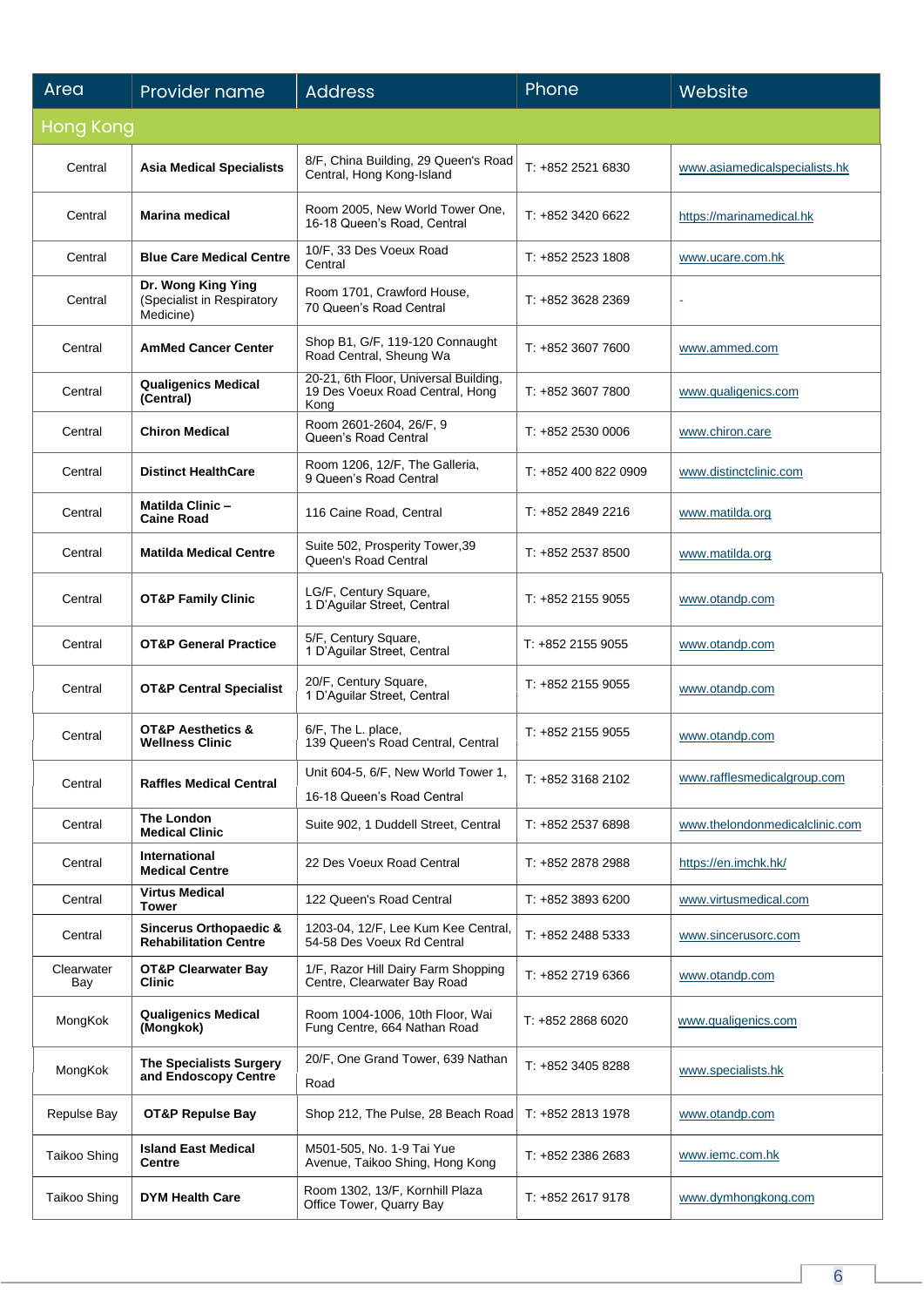| Area                  | Provider name                                                           | <b>Address</b>                                                          | Phone             | Website                           |
|-----------------------|-------------------------------------------------------------------------|-------------------------------------------------------------------------|-------------------|-----------------------------------|
| <b>Hong Kong</b>      |                                                                         |                                                                         |                   |                                   |
| The Peak              | Matilda International<br>Hospital                                       | 41 Mount Kellett Road, The Peak                                         | $T: +85228490111$ | www.matilda.org                   |
| Tsim Sha<br>Tsui      | <b>Asia Medical Specialists</b>                                         | 1210, 12/F Ocean Centre, 5 Canton<br>Road                               | T: +852 3420 6666 | www.asiamedicalspecialists.hk     |
| Tsim Sha<br>Tsui      | <b>Marina medical</b>                                                   | 1210, 12/F Ocean Centre, 5 Canton<br>Road                               | T: +852 3420 6633 | https://marinamedical.hk          |
| Tsuen Wan             | <b>Hong Kong Adventist</b><br>Hospital - Tsuen Wan                      | 199 Tsuen King Circuit, Tsuen Wan                                       | T: +852 2275 6688 | www.twah.org.hk                   |
| Wong Chuk<br>Hang     | <b>Gleneagles Hong Kong</b><br>Hospital                                 | 1 Nam Fung Path                                                         | T: +852 3153 9000 | www.gleneagles.hk                 |
| Wong Nai<br>Chung Gap | <b>Hong Kong Adventist</b><br>Hospital                                  | 40 Stubbs Road                                                          | T: +852 3651 8888 | www.hkah.org.hk                   |
| Kowloon               | <b>EJ Surgical Services</b><br>Limited                                  | 1428, 14/F, Ocean Centre, Harbour<br>City, 5 Canton Road, Tsim Sha Tsui | T: +852 2396 3038 | https://ejmedical.com.hk/?lang=en |
| Kowloon               | <b>EJ Women's Health</b><br>Limited                                     | 1412, 14/F, Ocean Centre, Harbour<br>City, 5 Canton Road, Tsim Sha Tsui | T: +852 2396 3038 | https://ejmedical.com.hk/?lang=en |
| Kowloon               | <b>EJ Paediatrics Limited</b>                                           | 1430, 14/F, Ocean Centre, Harbour<br>City, 5 Canton Road, Tsim Sha Tsui | T: +852 2396 3335 | https://ejmedical.com.hk/?lang=en |
| Kowloon               | <b>EJ Medical Specialist</b><br><b>Centre</b>                           | 1428, 14/F Ocean Centre, Harbour<br>City, Kowloon                       | T: +852 2536 4368 | https://ejmedical.com.hk/?lang=en |
| Central               | <b>Hong Kong Integrated</b><br>Oncology                                 | 4/F., Champion Tower, 3 Garden<br>Road, Central                         | T: +852 3700 6818 | www.hkioc.com.hk                  |
| Central               | <b>Hong Kong Integrated</b><br>Diagnostic Imaging<br>Centre             | Suite 305-308, 3/F Champion Tower,<br>3 Garden Road, Central            | T: +852 3700 6800 | www.hkioc.com.hk                  |
| Kowloon               | <b>Humphrey &amp; Partners TST</b><br><b>Medical Centre Ltd</b>         | 28/F, CDW Building<br>388 Castle Peak Road, Tsuen Wan                   | T: 852 2398 9852  | www.hpms.com.hk                   |
| Quarry Bay            | <b>Adventist Medical Center</b>                                         | 19 Floor, Oxford House, Taikoo<br>Place, 979 King's Road, Quarry Bay    | T:852 2309 5000   | www.adventistmedical.hk/en/main   |
| Quarry Bay            | <b>Humphrey &amp; Partners</b><br><b>Kornhill medical Centre</b><br>Ltd | 1110B, Kornhill Plaza-Office Tower, 1<br>Kornhill Road, Quarry Bay      | $T: +85228854623$ | www.hpms.com.hk                   |

| Hong Kong - Physiotherapy Network (Pre-approval required for Direct Billing arrangements) |                                                                                       |                                                                          |                   |                         |
|-------------------------------------------------------------------------------------------|---------------------------------------------------------------------------------------|--------------------------------------------------------------------------|-------------------|-------------------------|
| Central                                                                                   | Queen's Rehab Centre                                                                  | 18/F, Siu Ying Commercial Building, 151<br>Queen's Road Central          | $T: +85221948182$ | www.hkgrc.com           |
| Central                                                                                   | <b>SportsPerformance</b><br>Physiotherapy                                             | 8/F China Building, 29 Queen's<br>Road Central                           | $T: +85225216380$ | https://sp.hk           |
| Central                                                                                   | <b>Absolute Physio Spinal</b><br>& Sports Injury Centre                               | 1105-06, 11/F, Manning House, 48<br>Queen's Road Central, Central        | $T: +85225571888$ | $\sim$                  |
| Central                                                                                   | <b>Aurora Physiotherapy &amp;</b><br><b>Rehabilitation Centre -</b><br>Dr. Ella Yeung | 7/F, Siu Ying Commercial Building, 151-<br>155 Queens Road Central       | $T: +85223898889$ | www.auroraphysio.com.hk |
| Causeway<br>Bay                                                                           | Causeway Bay Physio &<br><b>Child Development</b><br>Centre                           | Unit 1006, Eastern Commercial Centre,<br>399 Hennessy Road, Causeway Bay | $T: +85221948002$ | www.cwbphysio.com       |
| Causeway<br>Bay                                                                           | <b>CoreOfit Physiotherapy</b>                                                         | 401 Honest Building, 9-11 Leighton<br>Road                               | $T: +85225588828$ | www.coreofit.com.hk     |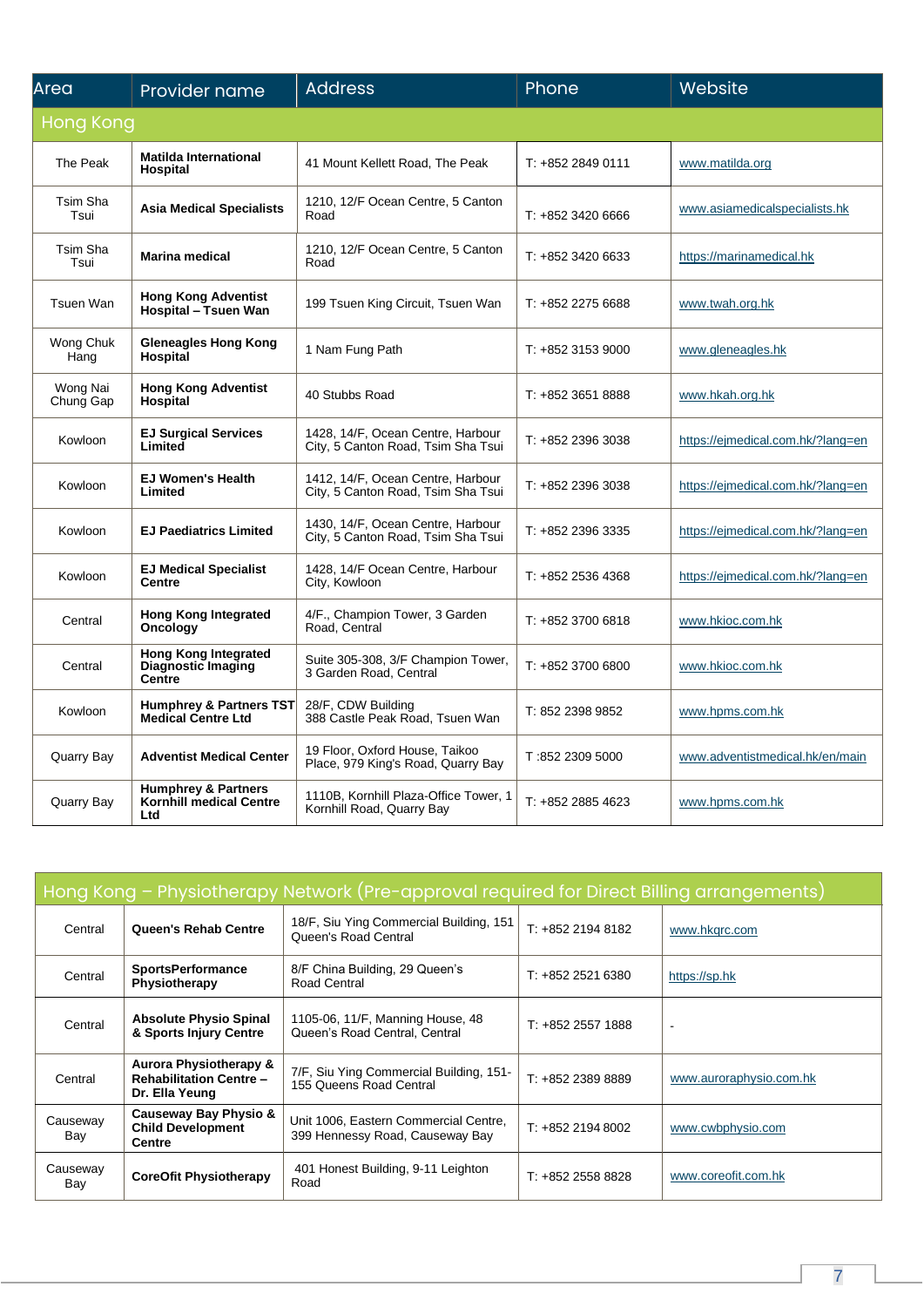| Area              | <b>Provider name</b>                                             | <b>Address</b>                                                                              | Phone             | Website                         |
|-------------------|------------------------------------------------------------------|---------------------------------------------------------------------------------------------|-------------------|---------------------------------|
|                   |                                                                  | Hong Kong - Physiotherapy Network (Pre-approval required for Direct Billing arrangements)   |                   |                                 |
| Causeway<br>Bay   | <b>Adventist Medical Center</b>                                  | Room 1606-1610, 16/F, Hang Lung<br>Centre, 2-20 Paterson Street, Causeway<br>Bay, Hong Kong | T: +852 2782 2202 | www.adventistmedical.hk/en/main |
| Central           | <b>Sincerus Orthopaedic</b><br>& Rehabilitation<br><b>Centre</b> | 1203-04, 12/F, Lee Kum Kee Central,<br>54-58 Des Voeux Rd Central                           | $T: +85224885333$ | www.sincerusorc.com             |
| Mongkok           | <b>Mong Kok Physiotherapy</b>                                    | Room 2503, 168 Sai Yeung Choi<br><b>Street South</b>                                        | $T: +85221940018$ | www.mongkokphysio.com           |
| Tsim Sha<br>Tsui  | Sportsperformance<br>Physiotherapy                               | 1210, 12/F Ocean Centre, 5 Canton<br>Road                                                   | $T: +85234206667$ | https://sp.hk                   |
| Tsuen Wan         | <b>Tsuen Wan</b><br>Physiotherapy                                | Unit 1603, 16/F, Kolour Tsuen Wan I,<br>68 Chung On Street                                  | $T: +85221948211$ | www.skpmg.com                   |
| Tung Chung        | <b>Skyline Physiotherapy</b>                                     | Shop P1, G/F, Seaview Crescent, Tung<br>Chung                                               | $T: +85221944038$ | www.skyline-physio.com          |
| Wong Chuk<br>Hang | <b>Thrive Health</b>                                             | Unit 2106, Global Trade Square, 21<br>Wong Chuk Hang Rd                                     | $T: +8522526972$  | www.thrivehealthhk.com          |

| <b>Hong Kong - Panel Network</b> - For details, please refer to the Panel Network Doctor List |                                                                                       |                                                                                             |                                                  |                                                                                                      |
|-----------------------------------------------------------------------------------------------|---------------------------------------------------------------------------------------|---------------------------------------------------------------------------------------------|--------------------------------------------------|------------------------------------------------------------------------------------------------------|
| Hong Kong                                                                                     | Dr. Vio & Partners                                                                    | <b>Multiple locations</b>                                                                   | Connect to the website<br>to search for a clinic | https://vos4.doctorvio2.info/VIOVOSApplic<br>ation/home<br>User ID: viodoctors<br>Password: uptodate |
| Hong Kong                                                                                     | <b>Healthcare Medical</b><br>& Paramedical<br><b>Services</b><br>Operations (HK) Ltd. | <b>Multiple locations</b>                                                                   | Connect to the website<br>to search for a clinic | www.healthcare2u.com<br>Username: vpn<br>Password: vpn                                               |
| Hong Kong                                                                                     | <b>Human Health</b><br><b>Associated Limited</b>                                      | <b>Multiple locations</b>                                                                   | Connect to the website<br>to search for a clinic | www.humanhealth.com.hk                                                                               |
| Hong Kong                                                                                     | <b>Quality HealthCare</b>                                                             | <b>Multiple locations</b>                                                                   | Connect to the website<br>to search for a clinic | https://eportal.ghms.com/eservice_portal<br>User ID: april<br>Password: aprilhk                      |
| Hong Kong                                                                                     | <b>Town Health Medical</b><br><b>Network Services Ltd.</b>                            | <b>Multiple locations</b>                                                                   | Connect to the website<br>to search for a clinic | www.drvio.com.hk<br>User ID: viodoctors<br>Password: uptodate                                        |
| Hong Kong                                                                                     | Dr. Ernest Li Hang Fi<br>(Gastroenterology and<br>Hepatology Center)                  | Room 2006, 20/F, Crawford<br>House, 70 Queen's Road Central                                 | T: +852 2388 8430                                | www.cghcenter.com                                                                                    |
| Hong Kong                                                                                     | <b>IRAD Medical</b><br><b>Diagnostic Centre</b><br>(Central)                          | Room 1705-07, 17/F, Melbourne<br>Plaza, Central                                             | T: +852 2523 2798                                | www.irad.com.hk                                                                                      |
| Hong Kong                                                                                     | <b>IRAD Medical</b><br><b>Diagnostic Centre</b><br>(Jordan)                           | Room 701-704, 7/F, No. 238 Nathan<br>Road, Jordan, Kowloon                                  | T: +852 2320 2977                                | www.irad.com.hk                                                                                      |
| Hong Kong                                                                                     | <b>IRAD Medical</b><br><b>Diagnostic Centre</b><br>(Mongkok)                          | Room 1215, 12/F, Office Tower One,<br>Grand Plaza, No. 639 Nathan Road,<br>Mongkok, Kowloon | T: +852 2392 2334                                | www.irad.com.hk                                                                                      |
| Hong Kong                                                                                     | <b>Diagnostix Medical</b><br>Centre (Central)                                         | Rm 601, China Insurance Group<br>Bldg., 141 Des Voeux Road Central,<br>Central              | T: +852 2562 6690                                | www.diagnostix.hk                                                                                    |
| Hong Kong                                                                                     | <b>Diagnostix Medical</b><br>Centre (Central)                                         | Room 705, 7/F, Melbourne Plaza, 33<br>Queen's Road Central, Central                         | T: +852 2877 9329                                | www.diagnostix.hk                                                                                    |
| Hong Kong                                                                                     | <b>Diagnostix Medical</b><br>Centre (Kornhill)                                        | Rm. 505, 5/F, Office Tower, Kornhill<br>Plaza, Quarry Bay                                   | T: +852 2904 6576                                | www.diagnostix.hk                                                                                    |
| Hong Kong                                                                                     | <b>Diagnostix Medical</b><br>Centre (Mongkok)                                         | Rm. 911, 9/F, 688 Nathan Road,<br>Argyle Centre Phase 1, Mongkok,<br>Kowloon                | T: +852 2392 3886                                | www.diagnostix.hk                                                                                    |
| Hong Kong                                                                                     | <b>Diagnostix Medical</b><br>Centre (Tsuen Wan)                                       | Rm. 733, 7/F Nan Fung Centre, 64-98<br>Sai Lau Kok Road, Tsuen Wan,<br>Kowloon              | T: +852 2412 7211                                | www.diagnostix.hk                                                                                    |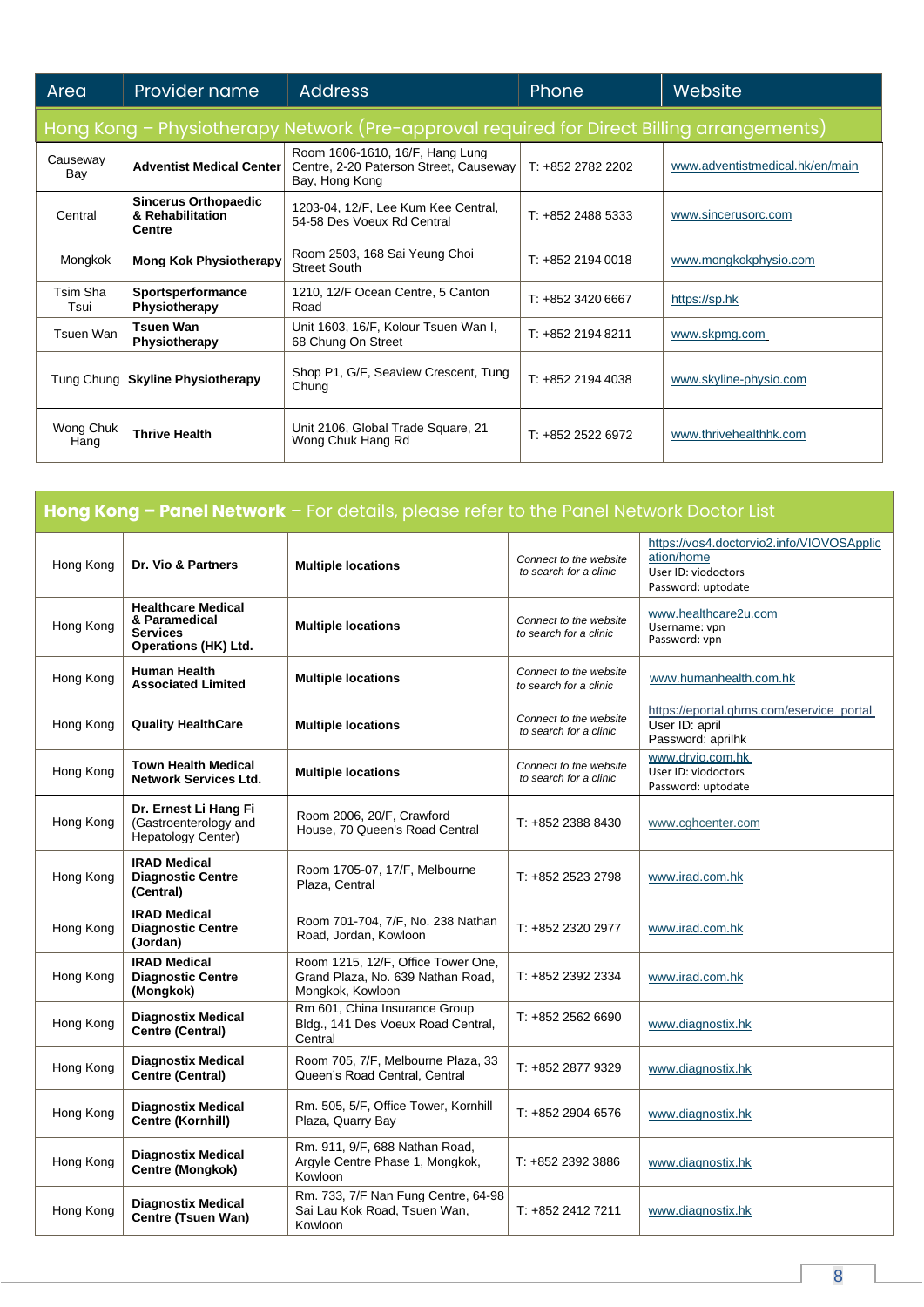| Area                                                                                               | Provider name                                                                         | <b>Address</b>            | Phone                                            | Website                                                                                              |  |
|----------------------------------------------------------------------------------------------------|---------------------------------------------------------------------------------------|---------------------------|--------------------------------------------------|------------------------------------------------------------------------------------------------------|--|
| Hong Kong - Panel Physiotherapy Network (Pre-approval required for Direct Billing<br>arrangements) |                                                                                       |                           |                                                  |                                                                                                      |  |
| Hong Kong                                                                                          | Dr. Vio & Partners                                                                    | <b>Multiple locations</b> | Connect to the website to<br>search for a clinic | https://vos4.doctorvio2.info/VIOVOSAp<br>plication/home<br>User ID: viodoctors<br>Password: uptodate |  |
| Hong Kong                                                                                          | <b>Healthcare Medical</b><br>& Paramedical<br><b>Services</b><br>Operations (HK) Ltd. | <b>Multiple locations</b> | Connect to the website to<br>search for a clinic | www.healthcare2u.com<br>Username: vpn<br>Password: vpn                                               |  |
| Hong Kong                                                                                          | <b>Human Health</b><br><b>Associated Limited</b>                                      | <b>Multiple locations</b> | Connect to the website to<br>search for a clinic | www.humanhealth.com.hk                                                                               |  |
| Hong Kong                                                                                          | <b>Quality HealthCare</b>                                                             | <b>Multiple locations</b> | Connect to the website to<br>search for a clinic | https://eportal.ghms.com/eservice_portal<br>User ID: april<br>Password: aprilhk                      |  |
| Hong Kong                                                                                          | <b>Town Health Medical</b><br><b>Network Services Ltd.</b>                            | <b>Multiple locations</b> | Connect to the website to<br>search for a clinic | www.drvio.com.hk<br>User ID: viodoctors<br>Password: uptodate                                        |  |

| Indonesia                    |                                                   |                                                                                                                                                             |                    |                                                                               |
|------------------------------|---------------------------------------------------|-------------------------------------------------------------------------------------------------------------------------------------------------------------|--------------------|-------------------------------------------------------------------------------|
| <b>Multiple</b><br>Locations | <b>AdMedika Network</b><br>2,900 facilities       | Please see the full listing:<br>https://asia.april-<br>international.com/sites/asia/files/im<br>ce/public/network-list/AdMedika-<br>Direct-Billing-List.pdf | T:+62 213 4831100  | <b>Access to AdMedika</b><br>network is subject to<br>eligibility<br>AdMedika |
| Bali                         | <b>Penta Medica Clinic</b><br>Denpasar            | Jl. Teuku Umar Barat - Marlboro<br>No. 88, Denpasar Bali                                                                                                    | $T: +62361490709$  | www.pentamedica.com                                                           |
| Bali                         | <b>Penta Medica Clinic</b><br>Candidasa           | Jl. Raya Manggis No.88, Manggis,<br>Karangasem, Bali                                                                                                        | $T: +6236341909$   | www.pentamedica.com                                                           |
| Bali                         | Kasih Ibu Hospital<br>Denpasar                    | Jl. Teuku Umar No. 120, Denpasar<br>- Bali 80114                                                                                                            | $T: +6236130030$   | www.kih.co.id                                                                 |
| Bali                         | Kasih Ibu Hospital<br>Kedonganan                  | Jl. Uluwatu No. 69 A, Kedonganan<br>- Bali 80361                                                                                                            | $T: +62361703270$  | www.kih.co.id                                                                 |
| Bali                         | Kasih Ibu Hospital<br>Tabanan                     | Jl. Flamboyan No. 9, Tabanan - Bali<br>82111                                                                                                                | $T: +623613005757$ | www.kih.co.id                                                                 |
| Bali                         | Kasih Ibu Hospital Saba                           | Jl. Raya Pantai Saba No. 9,<br>Gianyar - Bali 80581                                                                                                         | T: +62 361 3003333 | www.kih.co.id                                                                 |
| Bali                         | <b>BIMC Hospital Kuta</b>                         | Jl. Bypass Ngurah Rai No 100X<br>Kuta 80361, Bali                                                                                                           | $T: +623613003911$ | www.bimcbali.com                                                              |
| Bali                         | <b>BIMC Hospital Nusa Dua</b>                     | Kawasan ITDC Blok D, Jl. Nusa<br>Dua, Benoa, Kec. Kuta Sel.,<br>Kabupaten Badung, Bali 80363                                                                | $T: +623613000911$ | www.bimcbali.com                                                              |
| Jakarta                      | <b>Global Assistance Medical</b><br><b>Center</b> | Cilandak Commercial Estate Unit<br>111 GC, Jalan Raya KKO South<br>Jakarta 12560                                                                            |                    | T: +62 21 29978997 www.global-assistance.net                                  |

| Japan |                                                      |                                                                                    |                    |                             |
|-------|------------------------------------------------------|------------------------------------------------------------------------------------|--------------------|-----------------------------|
| Tokyo | <b>American Clinic Tokyo</b>                         | No1. Niikura Building 3F 1-7-4<br>Akasaka, Minatoku Tokyo107-0052                  | T: +81 3 6441 0969 | www.americanclinictokyo.com |
| Tokyo | <b>Tokyo Medical &amp;</b><br><b>Surgical Clinic</b> | 32 Shiba koen Building 2nd floor<br>3-4-30 Shiba-koen Minato-Ku,<br>Tokyo 105-0011 | $T: +81334363028$  | www.tmsc.jp                 |
| Tokyo | Tokyo Takanawa<br>Hospital                           | 3-10-11 Takanawa Minato-ku, Tokyo<br>108-8606                                      | $T: +81334439191$  | www.takanawa.jcho.go.jp     |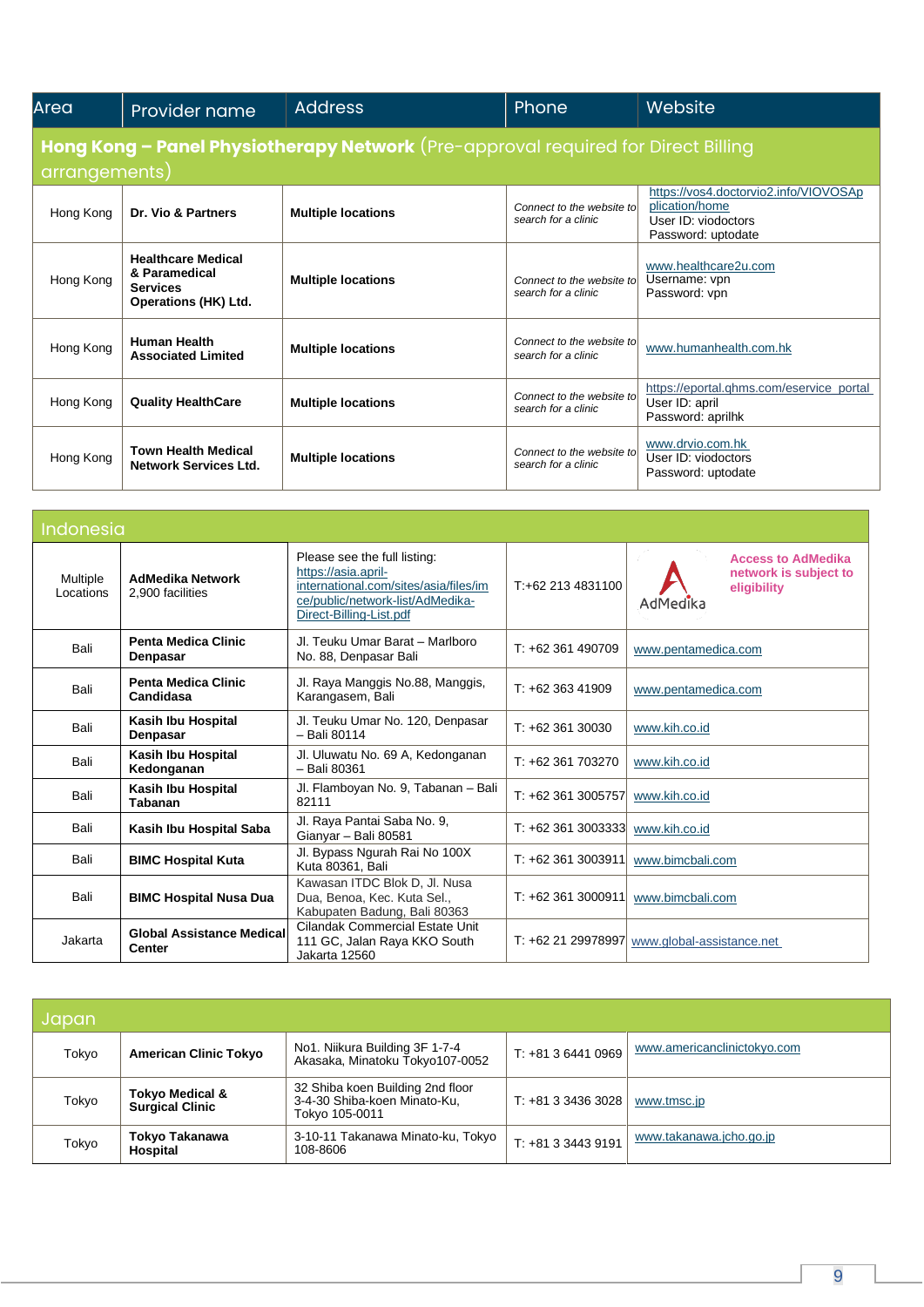| Area      | Provider name                                          | <b>Address</b>                                                                                | <b>Phone</b>      | Website                    |
|-----------|--------------------------------------------------------|-----------------------------------------------------------------------------------------------|-------------------|----------------------------|
| lLaos,    |                                                        |                                                                                               |                   |                            |
| Vientiane | <b>French Medical Centre</b>                           | Bvd. Kouvieng Rue Simeuang,<br>Vientiane                                                      | $T: +85621214150$ | www.frenchmedicalcenter.me |
| Vientiane | <b>Alliance International</b><br><b>Medical Centre</b> | New Chip Xeng Honda Complex<br>Souphanouvong Road Ban<br>Wattayyaithong Sikhottabong District | T: $+85621513095$ | www.aimclao.com            |

| Macao |                                                                                       |                                                                               |                                                  |                                                        |
|-------|---------------------------------------------------------------------------------------|-------------------------------------------------------------------------------|--------------------------------------------------|--------------------------------------------------------|
| Taipa | Malo Clinic Health &<br>Wellness                                                      | The Grand Canal Shoppes Shop<br>No. 3013a & 3015 The Venetian<br>Macao Resort | $T: +8538622688$                                 | -                                                      |
| Macao | <b>Healthcare Medical</b><br>& Paramedical<br><b>Services Operations</b><br>(HK) Ltd. | <b>Multiple locations</b>                                                     | Connect to the website to<br>search for a clinic | www.healthcare2u.com<br>Username: vpn<br>Password: vpn |

| Malaysia           |                                                                        |                                                                                                                |                   |                                                               |
|--------------------|------------------------------------------------------------------------|----------------------------------------------------------------------------------------------------------------|-------------------|---------------------------------------------------------------|
| Johor              | Columbia Asia Hospital<br>- Iskandar Puteri                            | Persiaran Afiat, Taman Kesihatan<br>Afiat, 79250 Nusajaya, Johor                                               | $T: +6072339999$  | www.columbiaasia.com                                          |
| Kuala Lumpur       | Columbia Asia Hospital<br>- Setapak                                    | No. 1, Jalan Danau Saujana Off Jalan<br>Genting Klang, 53300 Kuala Lumpur                                      | $T: +60341459999$ | www.columbiaasia.com                                          |
| Kuala Lumpur       | <b>Global Doctors</b><br><b>International Medical</b><br><b>Clinic</b> | Global Doctors Centre, B3-05 Bayu<br>Walk, Mont Kiara Bayu Jalan Kiara 2,<br>Mont Kiara, Kuala Lumpur 50480    | T: +603 6203 3999 | www.globaldoctors.asia/global-doctors-<br>malaysia/           |
| Kuala Lumpur       | <b>Global Doctors</b><br><b>Specialist Centre</b><br>(Hospital)        | 18 Kiara Designer Suite Jalan Kiara 3,<br>Mont Kiara, Kuala Lumpur 50480                                       | T: +603 6203 0999 | www.globaldoctors.asia/global-doctors-<br>malaysia/           |
| Kuala Lumpur       | Klinik Segara (Desa Sri<br>Hartamas)                                   | Jalan 27/70A, Desa Sri Hartamas,<br>50480 Kuala Lumpur                                                         | $T: +60323000400$ | www.myhealthcare.xyz/item/klinik-<br>segara-desa-sri-hartamas |
| Negeri<br>Sembilan | <b>Columbia Asia Hospital</b><br>- Seremban                            | 292, Jalan Haruan 2, Oakland<br>Commercial Centre, 70300 Seremban,<br>Negeri Sembilan                          | $T: +6066033988$  | www.columbiaasia.com                                          |
| Perak              | Columbia Asia Hospital<br>- Taiping                                    | 5, Jalan Perwira, 34000 Taiping, Perak                                                                         | T: +605 820 8888  | www.columbiaasia.com                                          |
| Sarawak            | <b>Columbia Asia Hospital</b><br>- Bintulu                             | Lot 3582, Block 26, Jalan Tan Sri<br>Ikhwan, Kemena Land District, Tanjung<br>Kidurong, 97000 Bintulu, Sarawak | $T: +6086251888$  | www.columbiaasia.com                                          |
| Sarawak            | Columbia Asia Hospital<br>- Miri                                       | Lot 1035-1039, Jalan Bulan<br>Sabit, CDT 155, 98009, Miri,<br>Sarawak                                          | $T: +6085437755$  | www.columbiaasia.com                                          |
| Selangor           | <b>Columbia Asia Hospital</b><br>- Bukit Rimau                         | 3, Persiaran Anggerik Eria, Bukit<br>Rimau, Seksyen 32, Bukit Rimau,<br>40460 Shah Alam, Selangor              | $T: +60351259999$ | www.columbiaasia.com                                          |
| Selangor           | Columbia Asia Hospital<br>- Cheras                                     | Lot 33107, Jalan Suakasih,<br>43200 Cheras, Selangor                                                           | $T: +60390869999$ | www.columbiaasia.com                                          |
| Selangor           | Columbia Asia Hospital<br>- Petaling Jaya                              | Lot 69, Jalan 13/6, Seksyen 13,<br>46200 Petaling Jaya, Selangor                                               | $T: +60379499999$ | www.columbiaasia.com                                          |
| Selangor           | <b>Columbia Asia Hospital</b><br>- Puchong                             | No. 1, Lebuh Puteri, Bandar<br>Puteri, 47100 Puchong,<br>Selangor                                              | $T: +60380648688$ | www.columbiaasia.com                                          |
| Selangor           | <b>Sunway Medical Centre</b>                                           | International Patient Centre, G/F, Tower<br>B, No 5, Jalan Lagoon Selatan, Bandar<br>Sunway 47500 Selangor     | T+603 7491 9191   | www.sunwaymedical.com                                         |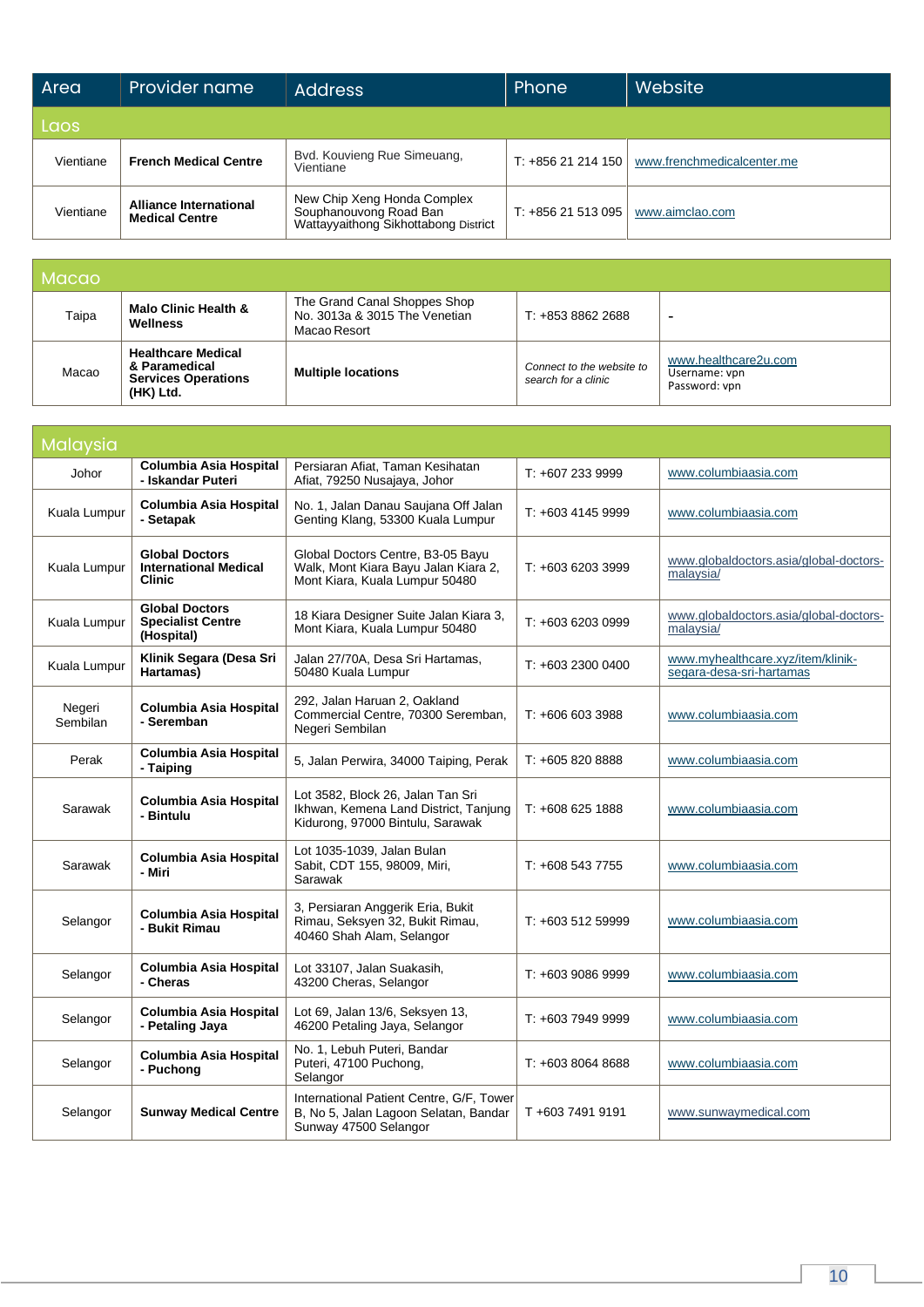| Area       | Provider name                                          | <b>Address</b>                                                       | Phone                                              | <b>Website</b>                                                                        |  |  |  |
|------------|--------------------------------------------------------|----------------------------------------------------------------------|----------------------------------------------------|---------------------------------------------------------------------------------------|--|--|--|
|            | Myanmar                                                |                                                                      |                                                    |                                                                                       |  |  |  |
| Mandalay   | <b>Pun Hlaing Siloam</b><br><b>Hospital (Mandalay)</b> | 97, 73rd Street, Chan Aye Tharzan<br>Township, Mandalay              | $T: +9524069203$                                   | www.punhlaingsiloamhospitals.com                                                      |  |  |  |
| Shan State | <b>Nyaung Shwe Clinic</b>                              | No. 37, East Tharzi Lake, Tharzi Yat,<br>Nyaung Shwe Township        | $T: +959450692206$                                 | www.punhlaingsiloamhospitals.com                                                      |  |  |  |
| Yangon     | <b>Bumrungrad Clinic</b><br>Yangon                     | 77 Pyidaungsu Yeiktha Road<br>Dagon Township                         | $T: +9512302422$                                   | www.bumrungrad.com                                                                    |  |  |  |
| Yangon     | <b>Pun Hlaing Clinic</b><br>(Downtown Yangon)          | No. 238/240, Bo Gyoke Aung San<br>Road, Botahtaung Township          | $T: +959965160635$                                 | www.punhlaingsiloamhospitals.com                                                      |  |  |  |
| Yangon     | <b>Pun Hlaing Siloam</b><br>Hospital                   | Pun Hlaing Golf Estate Avenue,<br><b>Hlaing Tharyar Township</b>     | $T: +9513684323$                                   | www.punhlaingsiloamhospitals.com                                                      |  |  |  |
| Yangon     | Samitivej International                                | 9E/2, Kabar Aye Pagoda Road, Ward<br>(7), Mayangone Township, Yangon | $T: +951656732$                                    | www.samitivejhospitals.com/page/<br>samitivej-international-myanmar-8-<br>mile-clinic |  |  |  |
| Yangon     | <b>Star City Clinic</b>                                | Building A5, Wing A, Kyaik Khauk<br>Pagoda Road, Thanlyin Township   | $T: +955623150-3$<br>(Ext:1112/1118/1119/<br>1120) | www.starcityyangon.com                                                                |  |  |  |

| Philippines        |                                                        |                                                                                                           |                   |                        |
|--------------------|--------------------------------------------------------|-----------------------------------------------------------------------------------------------------------|-------------------|------------------------|
| <b>Global City</b> | <b>St. Luke's Medical</b><br>Center - Global City      | International Patients' Lounge, 32nd<br>Street, Bonifacio Global City, Taguig<br>City                     | T: +632 8789 7700 | www.stlukes.com.ph     |
| Makati City        | <b>Makati Medical Center</b>                           | 2 Amorsolo Street, Legazpi Village,<br>Makati, 1229 Kalakhang Maynila                                     | T: +632 8888 8999 | www.makatimed.net.ph   |
| Pasig City         | <b>The Medical City</b>                                | International Patient Services, 9th<br>Floor Nursing Tower 2, Ortigas<br>Avenue, Pasig City, Metro Manila | $T: +6328881000$  | www.themedicalcity.com |
| Quezon City        | <b>St. Luke's Medical</b><br><b>Center-Quezon City</b> | International Patients' Care Group,<br>279 E.Rodriguez Sr. Blvd, Quezon<br>City                           | T: +632 8723 0101 | www.stlukes.com.ph     |

| Singapore               |                                                                           |                                                                                               |                  |                         |
|-------------------------|---------------------------------------------------------------------------|-----------------------------------------------------------------------------------------------|------------------|-------------------------|
| Ang Mo Kio              | <b>SBCC Baby &amp; Child</b><br><b>Clinic (Ang Mo Kio Town</b><br>Centre) | Blk 721 Ang Mo Kio Avenue 8<br>#01-2803 / 2805<br>Singapore 560721                            | $T: +6564568874$ | www.sbcc.sg             |
| Ang Mo Kio              | <b>SBCC Women's Clinic</b><br>(Ang Mo Kio)                                | Blk 720 Ang Mo Kio Ave 6 #01-<br>4108 Singapore 560720                                        | $T: +6565547040$ | www.sbcc.sg             |
| <b>Bukit</b><br>Panjang | <b>SBCC Baby &amp; Child</b><br><b>Clinic (Bukit Panjang)</b>             | Jelebu Road, #04-03 Bukit<br>Panjang Plaza, Singapore 677743                                  | $T: +6567656140$ | www.sbcc.sg             |
| Buona Vista             | Fullerton Healthcare @<br><b>The Metropolis</b>                           | 5 Changi Business Park Central 1, #B1-<br>14 Changi City Point Singapore,<br>Singapore 486038 | $T: +6563333636$ | www.fullertonhealth.com |
| Bishan                  | <b>SBCC Baby &amp; Child</b><br>Clinic (Bishan)                           | Blk 279 Bishan St 24, #01-50<br>Singapore 570279                                              | $T: +6564533333$ | www.sbcc.sg             |
| Choa Chu<br>Kang        | <b>The Edinburgh Clinic</b>                                               | Blk 306, #01-685 Choa Chu Kang<br>Ave 4, Singapore 680306                                     | T: +65 6763 4500 | www.edinburghclinic.com |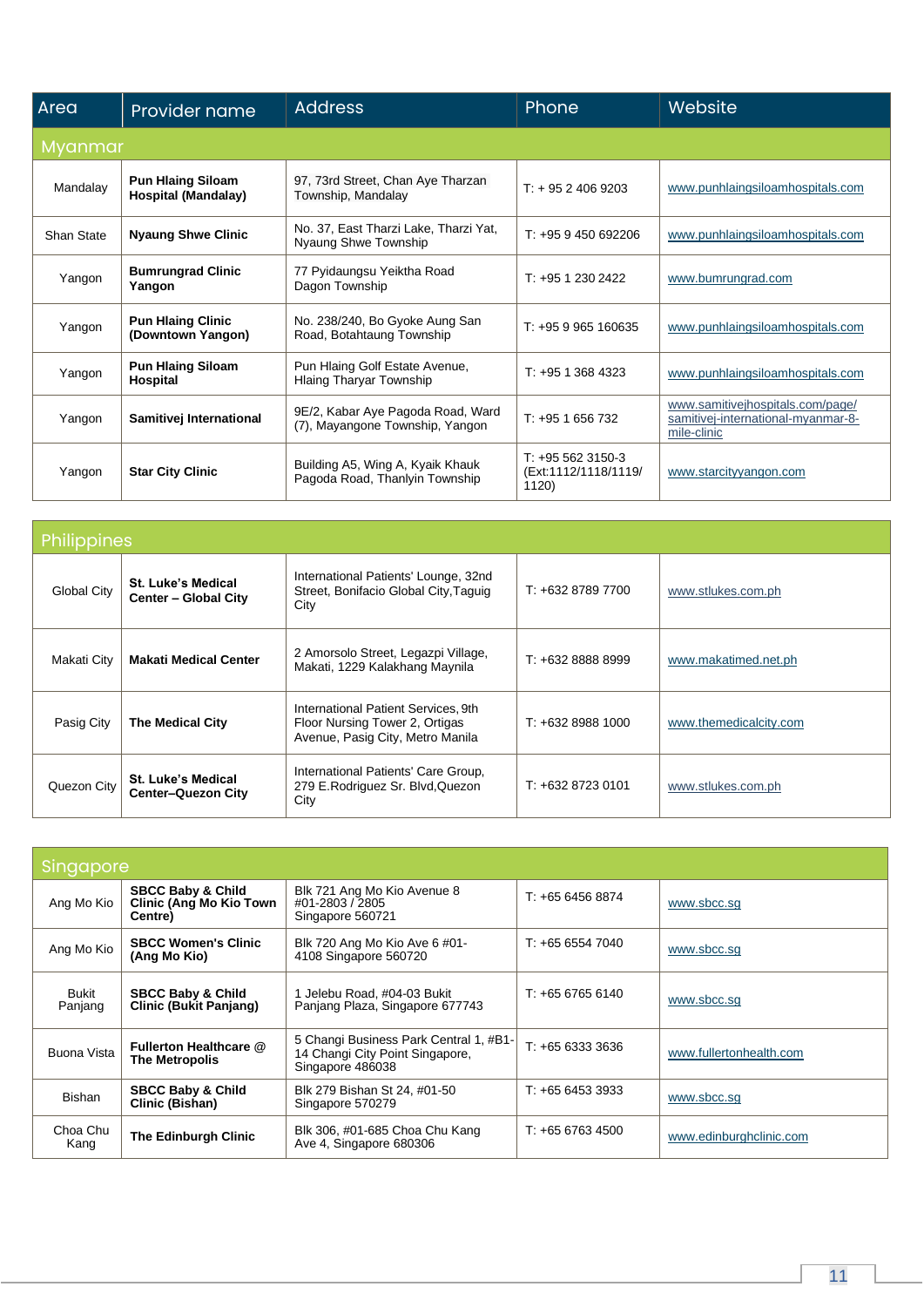| Area                       | Provider name                                                                  | <b>Address</b>                                                                             | Phone            | Website                          |  |  |
|----------------------------|--------------------------------------------------------------------------------|--------------------------------------------------------------------------------------------|------------------|----------------------------------|--|--|
|                            | Singapore                                                                      |                                                                                            |                  |                                  |  |  |
| Clementi                   | <b>SBCC Women's Clinic</b><br>(Clementi)                                       | Blk 443 Clementi Ave 3 #01-53<br>Singapore 120443                                          | T: +65 6774 1654 | www.sbcc.sg                      |  |  |
| Holland<br>Road            | <b>International Medical</b><br><b>Clinic</b><br>(By Appointment)              | 293 Holland Road<br>#02-03/04 Jelita Cold Storage<br>Singapore 278628                      | T: +65 6465 4440 | www.imc-healthcare.com           |  |  |
| Holland<br>Road            | <b>Silver Cross Medical</b><br>Centre Pte. Ltd.                                | 275A Holland Avenue<br>Singapore 278993                                                    | T: +65 6462 2818 | www.healthwaymedical.com/clinics |  |  |
| Hougang                    | <b>SBCC Baby &amp; Child</b><br>Clinic (Hougang)                               | Blk 805 Hougang Central,<br>#01-112, Singapore 530805                                      | $T: +656386368$  | www.sbcc.sg                      |  |  |
| Jurong                     | Fullerton Healthcare @<br>Gethin Jones, NTU                                    | 78 Shenton Way #04-01 (Tanjong<br>Pagar MRT) Singapore 079120                              | T: +65 6333 3636 | www.fullertonhealth.com          |  |  |
| Jurong<br>West             | Fullerton Healthcare @<br>Drs Trythall Hoy Davies,<br>Jurong Point             | 1 Jurong West Central 2, #B1A-<br>19B Jurong Point Shopping<br>Centre, Singapore 648886    | T: +65 6333 3636 | www.fullertonhealth.com          |  |  |
| Katong                     | <b>International Medical</b><br><b>Clinic (By Appointment)</b>                 | 86-88 East Coast Road, #02-07<br>Katong Square, Singapore 423371                           | $T: +6563424440$ | www.imc-healthcare.com           |  |  |
| Marina<br><b>Boulevard</b> | <b>Clinic @ The Sail</b>                                                       | 2 Marina Boulevard, #B1-11 / 12<br>The Sail @ Marina Bay<br>Singapore 018987               | T: +65 6225 5410 | www.thesailclinic.com            |  |  |
| Marina<br><b>Boulevard</b> | Fullerton Healthcare @<br><b>MBFC (Marina Bay</b><br><b>Financial Centre)</b>  | 10 Marina Boulevard, #01-03<br>Tower 2, Marina Bay Financial<br>Centre, Singapore 018981   | T: +65 6333 3636 | www.fullertonhealth.com          |  |  |
| Napier Road                | American International<br><b>Clinic</b>                                        | 10 Sinaran Drive, #10-10, Novena<br>Medical Centre, Singapore 307506                       | T: +65 6397 7129 | www.aiclinic.com.sg              |  |  |
| Napier Road                | <b>Andrew See Surgery</b>                                                      | 6 Napier Road, #05-14 Gleneagles<br>Medical Centre, Singapore 258499                       | T: +65 6474 0100 | www.andrewseesurgery.com         |  |  |
| Napier Road                | Chua Eye Surgery Pte.<br>Ltd.                                                  | 6 Napier Road, #09-02 Gleneagles<br>Medical Centre, Singapore 258499                       | T: +65 6479 2300 | www.gleneagles.com.sq            |  |  |
| Napier Road                | Dr Tan Chee Eng &<br>Company Pte. Ltd.                                         | 6 Napier Road, #04-02 Gleneagles<br>Medical Centre, Singapore 258499                       | T: +65 6472 2602 | www.gleneagles.com.sg            |  |  |
| Napier Road                | <b>Island Orthopaedic</b><br><b>Consultants</b>                                | 6a Napier Road, #02-42 Gleneagles<br>Medical Centre, Singapore 258500                      | T: +65 6476 7266 | www.gleneagles.com.sg            |  |  |
| Napier Road                | <b>Koo Cardiac Clinic</b>                                                      | 6 Napier Road, #02-15 Gleneagles<br>Medical Centre, Singapore 258499                       | T: +65 6476 1488 | www.gleneagles.com.sq            |  |  |
| Napier Road                | Leong Keng Hong<br>Arthritis & Medical Clinic                                  | 6 Napier Road, #04-18 Gleneagles<br>Medical Centre, Singapore 258499                       | T: +65 6472 4337 | www.leongkenghong.com            |  |  |
| Napier Road                | <b>Lim Ear Nose &amp; Throat</b><br><b>Surgery</b>                             | 6 Napier Road, #08-17 Gleneagles<br>Medical Centre, Singapore 258499                       | T: +65 6479 8289 | www.nosesinus.com                |  |  |
| Napier Road                | <b>Ng Tay Meng</b><br><b>Gastrointestinal</b><br>and Liver Clinic<br>Pte. Ltd. | Mount Alvernia Hospital<br>820 Thomson Road<br>Medical Centre A #06-01<br>Singapore 574623 | T: +65 6479 6300 | www.mtalvernia.sg                |  |  |
| Napier Road                | <b>Ngoi Surgery</b>                                                            | 6 Napier Road, #06-09 Gleneagles<br>Medical Centre, Singapore 258499                       | $T: +6564754088$ | www.gleneagles.com.sg            |  |  |
| Napier Road                | <b>Orthopaedic &amp; Traumatic</b><br>Surgery Pte. Ltd.                        | 6 Napier Road, #04-05 Gleneagles<br>Medical Centre, Singapore 258499                       | T: +65 6235 8650 | www.gleneagles.com.sg            |  |  |
| Napier Road                | <b>Quah Hak Mien</b><br><b>Colorectal Centre</b>                               | 6 Napier Road, #05-01 Gleneagles<br>Medical Centre Singapore 285499                        | T: +65 6479 7189 | www.gleneagles.com.sg            |  |  |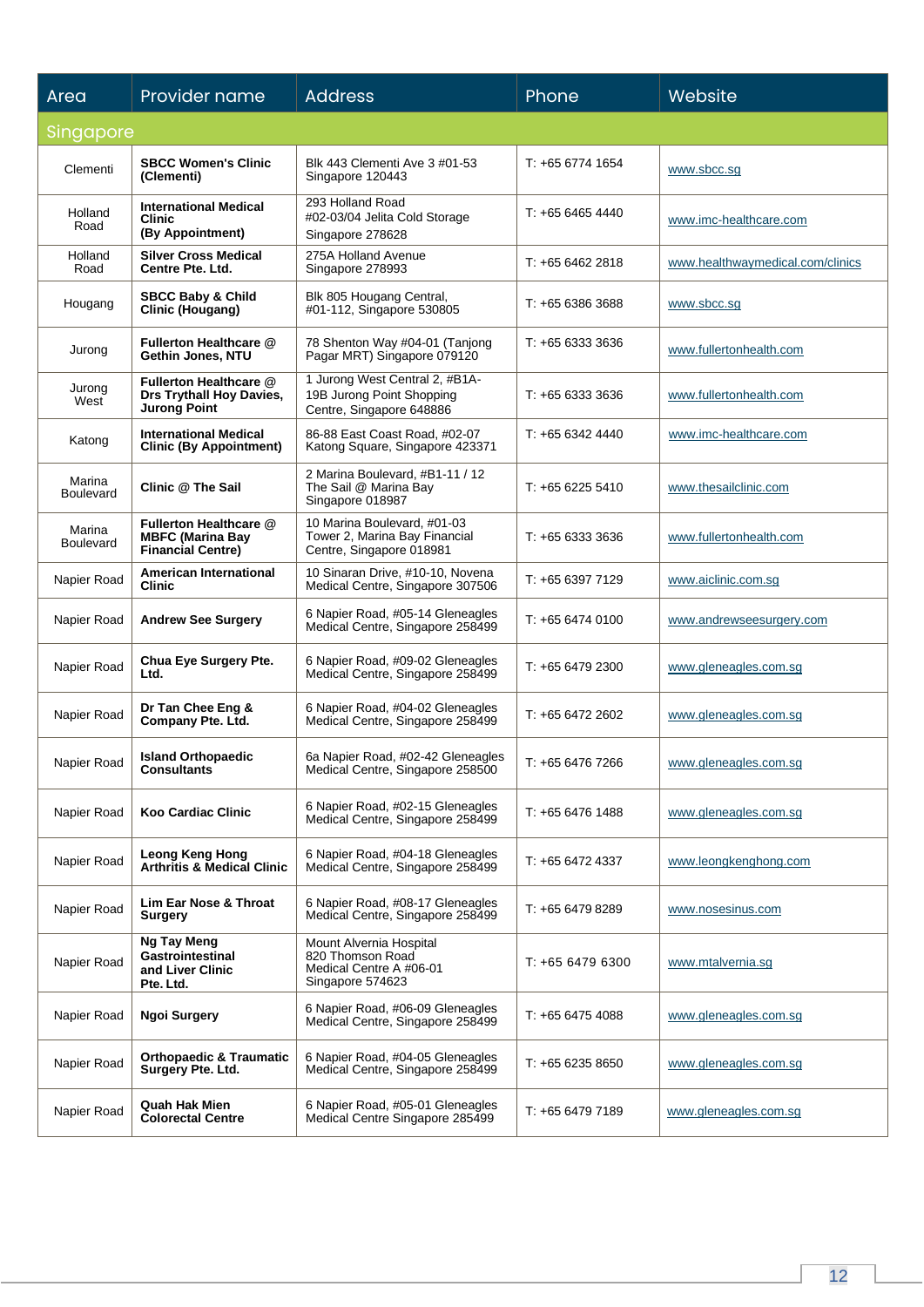| Area        | Provider name                                                                                                    | <b>Address</b>                                                                                     | Phone             | Website                                                             |
|-------------|------------------------------------------------------------------------------------------------------------------|----------------------------------------------------------------------------------------------------|-------------------|---------------------------------------------------------------------|
| Singapore   |                                                                                                                  |                                                                                                    |                   |                                                                     |
| Napier Road | <b>SBCC Baby &amp; Child Clinic</b>                                                                              | Blk 721 Ang Mo Kio Ave 8, #01-<br>2803/2805, Singapore 560721                                      | $T + 6564568874$  | www.sbcc.sg                                                         |
| Napier Road | <b>SBCC Baby &amp; Child Clinic</b><br>(Asthma, Lung, Sleep<br>and Allergy Centre)                               | 6 Napier Road, #04-15 Gleneagles<br>Medical Centre, Singapore 258499                               | T: +65 6475 0820  | www.sbcc.sg                                                         |
| Napier Road | <b>Singapore /Neurosurgery</b><br>International Pte. Ltd.                                                        | 02-42 Gleneagles Annexe Block<br>6A Napier Road, Singapore<br>258500                               | T: +65 6476 7266  | www.gleneagles.com.sg                                               |
| Napier Road | The Brain and Spine<br><b>Clinic</b>                                                                             | 6A Napier Road, #03-38<br>Gleneagles Hospital Annex Block<br>Singapore 258500                      | T: +65 6472 2022  | www.gleneagles.com.sg                                               |
| Napier Road | <b>The Kidz Clinic</b><br>(By Appointment)                                                                       | 1 Sengkang Square, #02-33A<br>Compass One, Singapore 545078                                        | $T: +6568811711$  | www.kidsclinic.sg                                                   |
| Novena      | Assurance Skin, Laser &<br><b>Aesthetics</b>                                                                     | 10-22/23, 38 Irrawaddy Road,<br>Mt Elizabeth Novena Hospital,<br>Singapore 329563                  | $T: +6566941121$  | www.assuranceskin.com                                               |
| Novena      | Singapore Orthopaedic<br>International Pte. Ltd.                                                                 | 08-61 Mt Alvernia Medical Centre<br>Block D - 820 Thomson Road.<br>Singapore 574623                | T: +65 6352 76 78 | www.mtalvernia.sg                                                   |
| Novena      | <b>SBCC Baby &amp; Child</b><br>Clinic (Novena)                                                                  | 38 Irrawaddy Road, #05-46/47,<br>Mount Elisabeth Novena Specialist<br>Centre Singapore 329563      | $T: +6562555017$  | www.sbcc.sg                                                         |
| Orchard     | <b>Alex Fok Endocrine</b><br><b>Practice</b>                                                                     | 3 Mount Elizabeth, #07-06 Mount<br><b>Elizabeth Medical Centre</b><br>Singapore 228510             | $T: +6567346116$  | www.alexfok.com                                                     |
| Orchard     | <b>AMDA International</b><br><b>Peace Clinic</b>                                                                 | 501 Orchard Road, #05-01<br>Wheelock Place, Singapore<br>238880                                    | T: +65 6694 1661  | www.betterfamilyhealth.org/amda-<br>international-peace-clinic.html |
| Orchard     | <b>Belinda's Clinic for</b><br><b>Children (By Appointment)</b>                                                  | 3 Mount Elizabeth, #15-17<br>Mount Elizabeth Medical Centre<br>Singapore 228510                    | $T: +6567345833$  | www.mountelizabeth.com.sg                                           |
| Orchard     | Fullerton Healthcare @<br><b>Drs Trythall Hoy Davies</b>                                                         | 1 Jurong West Central 2, #B1A-<br>19B, Jurong Point Shopping Centre<br>Singapore, Singapore 648886 | $T: +6563333636$  | www.fullertonhealth.com.sg                                          |
| Orchard     | <b>Hope Gastroenterology</b><br>and Liver Clinic                                                                 | Mount Elizabeth Medical Centre,<br>3 Mount Elizabeth #17-16,<br>Singapore 228510                   | $T: +6568360608$  | www.mountelizabeth.com.sg                                           |
| Orchard     | <b>International Medical</b><br><b>Clinic</b><br>(By Appointment)                                                | 1 Orchard Boulevard<br>#14-05/06/07 Camden Medical<br>Centre Singapore 248649                      | $T: +6567334440$  | www.imc-healthcare.com/                                             |
| Orchard     | <b>International Paediatric</b><br><b>Clinic (By Appointment)</b>                                                | 1 Orchard Boulevard<br>#11-06/07 Camden Medical<br>Centre Singapore 248649                         | $T: +6568874440$  | www.imc-healthcare.com/                                             |
| Orchard     | <b>Island Orthopaedic</b><br><b>Consultants</b>                                                                  | 3 Mount Elizabeth, #05-08,<br>Mount Elizabeth Medical Centre,<br>Singapore 228510                  | T: +65 9898 5280  | www.coveorthopaedics.com.sg                                         |
| Orchard     | <b>Newcastle Clinic</b>                                                                                          | 541 Orchard Road #18-02A Liat<br>Towers Singapore 238881                                           | T: +65 6736 2322  |                                                                     |
| Orchard     | <b>SBCC Baby &amp; Child</b><br><b>Clinic(Neurology Centre)</b>                                                  | 290 Orchard Road #17-12<br>Paragon, Singapore 238859                                               | T: +65 6732 2292  | www.sbcc.sg                                                         |
| Orchard     | <b>Singapore Medical</b><br><b>Specialists Centre /</b><br><b>Singapore Centre For</b><br><b>Medical Imaging</b> | #09-23/27, 290 Orchard Road<br>Paragon, Singapore 238859                                           | $T: +6565656868$  | www.cmi.com.sg                                                      |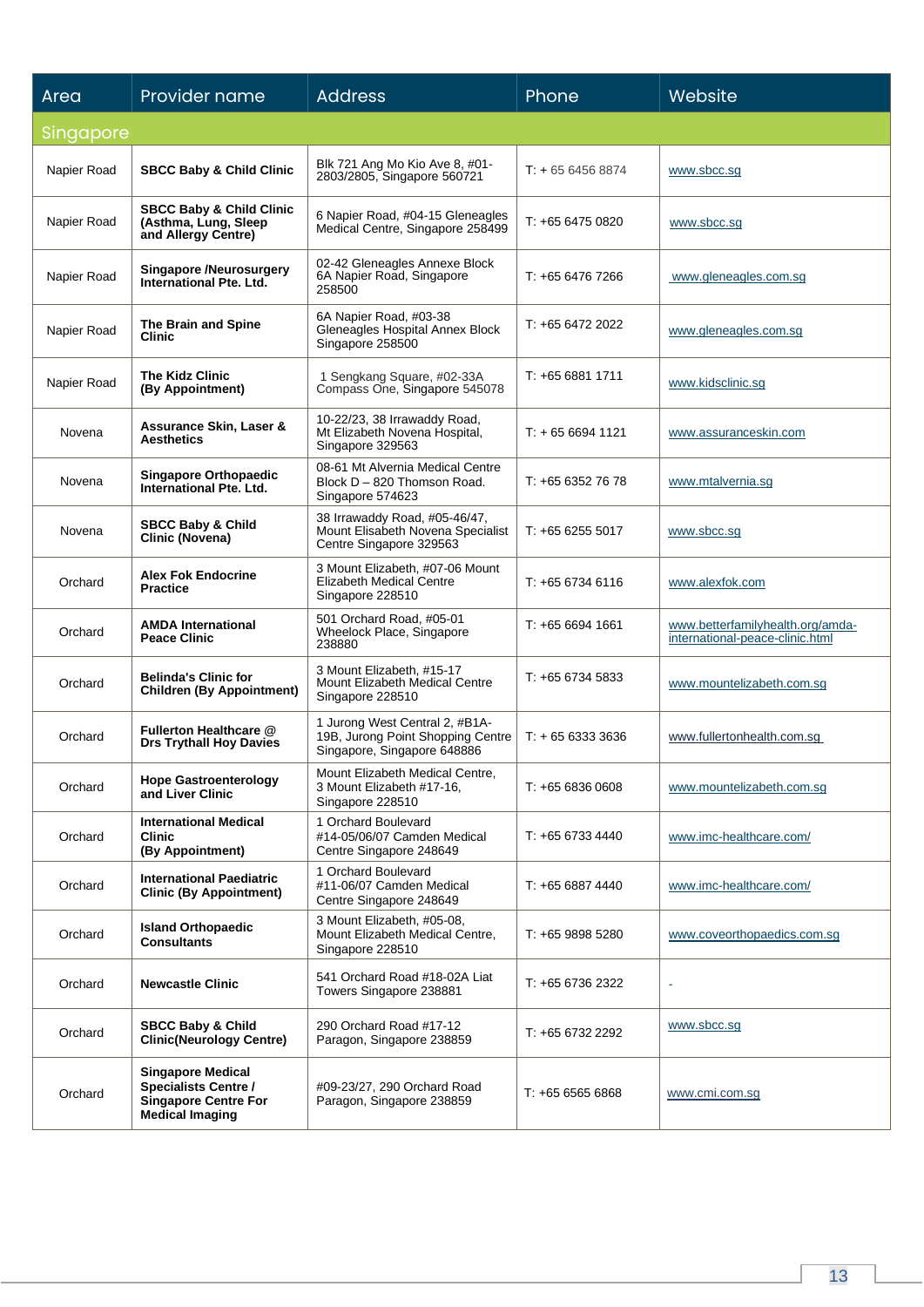| Area                 | Provider name                                                                    | <b>Address</b>                                                                             | Phone            | Website                                                 |
|----------------------|----------------------------------------------------------------------------------|--------------------------------------------------------------------------------------------|------------------|---------------------------------------------------------|
| Singapore            |                                                                                  |                                                                                            |                  |                                                         |
| Orchard              | <b>Singapore Orthopaedic</b><br><b>International Pte. Ltd.</b>                   | #06-03 Mount Elisabeth<br>Medical Centre - 3 Mt<br>Elisabeth, Singapore<br>228510          | T: +65 6737 6386 | www.ortho-intl.com                                      |
| Orchard              | <b>The Heart Clinic</b>                                                          | 3 Mount Elizabeth, #13-15<br>Mount Elizabeth Medical<br>Centre Singapore 228510            | $T: +6567373738$ | www.memc.com.sg/specialty-<br>areas/cardiology/         |
| Orchard              | <b>The Ming Clinic</b>                                                           | 1 Orchard Boulevard #04-<br>01/02 The Camden Medical<br>Centre Singapore 248649            | $T: +6562358166$ | www.healthhub.sg/directory/14/60522/<br>the-ming-clinic |
| Orchard              | Wee Breast & General<br>Surgery Pte. Ltd.                                        | 3 Mount Elizabeth, #04-10<br>Mount Elizabeth Medical<br>Centre Singapore 228510            | $T: +6562500000$ | www.mountelizabeth.com.sg                               |
| Orchard              | <b>Healthway Japanese</b><br><b>Clinic</b>                                       | 176 Orchard Road<br>#06-05 The Centrepoint,<br>Singapore 238843                            | $T: +6567339785$ | www.japanese.healthwaymedical.com                       |
| Queenstown           | Fullerton Healthcare @<br><b>Alexandra Retail Centre</b>                         | 460 Alexandra Road, #02-18<br>Alexandra Retail Centre,<br>Singapore 119963                 | $T: +6563333636$ | www.fullertonhealth.com                                 |
| <b>Raffles Place</b> | Fullerton Healthcare @<br><b>Ocean Financial Centre</b>                          | 10 Collyer Quay, #03-08/09,<br>Singapore 049315                                            | $T: +6566725000$ | www.fullertonhealth.com                                 |
| Raffles Place        | The Medical Clinic Pte.<br>Ltd.                                                  | 63 Chulia Street #01-02 OCBC<br>Centre East Singapore 049514                               | $T: +6565355151$ | www.the-medical-clinic-pte-ltd.business.site            |
| Rochester            | <b>Complete Healthcare</b><br><b>International Pte. Ltd.</b><br>(By Appointment) | 350 Orchard Road<br>#10-01 Shaw House<br>Singapore 238868                                  | $T: +6567762288$ | www.chi-health.com.sg                                   |
| Rivervale            | <b>SBCC Baby &amp; Child</b><br><b>Clinic (Rivervale)</b>                        | Blk 118 Rivervale Drive, #02-<br>20 Rivervale Plaza<br>Singapore 540118                    | T: +65 6875 3927 | www.sbcc.sg                                             |
| Tampines             | <b>True Medical Clinics</b>                                                      | Blk 824, Tampines Street<br>81, #01-26 Tampines<br>Grove, Singapore 520824                 | $T: +6569090324$ | www.truemedical.sg                                      |
| Tanjong<br>Pagar     | Fullerton Healthcare @<br>Gethin Jones, Shenton<br>Way                           | 78 Shenton Way, #04-01,<br>Singapore 079120                                                | $T: +6562278900$ | www.fullertonhealth.com                                 |
| Temasek<br>Boulevard | <b>Crawfurd Medical</b>                                                          | 3 Temasek Boulevard,<br>Suntec City Mall #02-482,<br>Singapore 038983                      | $T: +6566049580$ | www.crawfurdmedical.com.sg                              |
| <b>Thomson Road</b>  | <b>Island Orthopaedic</b><br><b>Consultants</b>                                  | 820 Thomson Road<br>Mount Alvernia Medical Centre<br>A, #01-04, Mount Alvernia<br>Hospital | $T: +6563560588$ | www.iog.com.sg                                          |
| <b>Thomson Road</b>  | <b>Physicians Practice Family</b><br><b>Medical Center</b>                       | United Square 101 Thomson<br>Road #01-17 Singapore<br>307591                               | $T: +6562548182$ | www.physicianspracticeclinic.com                        |
| <b>Thomson Road</b>  | <b>SBCC Baby &amp; Child Clinic</b><br>(Mount Alvernia Medical<br>Centre)        | 820 Thomson Road, Blk A #01-<br>01/02 Mount Alvernia Medical<br>Centre                     | $T: +6563541922$ | www.sbcc.sg                                             |
| <b>Thomson Road</b>  | <b>Singapore Orthopaedic</b><br>Specialists Pte. Ltd.                            | 820 Thomson Road Blk D #08-<br>61 Mount Alvernia Medical<br>Centre                         | $T: +6563527678$ | www.ioc-ortho.sg                                        |
| Tiong Bahru          | <b>SBCC Baby &amp; Child Clinic</b><br>(Tiong Bahru)                             | 302, Tiong Bahru Road Tiong<br>Bahru Plaza #02-139/140<br>Singapore 168732                 | T: +65 6276 5700 | www.sbcc.sg                                             |
| Upper<br>Serangoon   | <b>Trucare Medical and</b><br><b>Surgery</b>                                     | 1187 Upper Serangoon Road,<br>#01-53, The Midtown,<br>Singapore 533971                     | $T: +6563853525$ | www.trucaremedical.com.sg                               |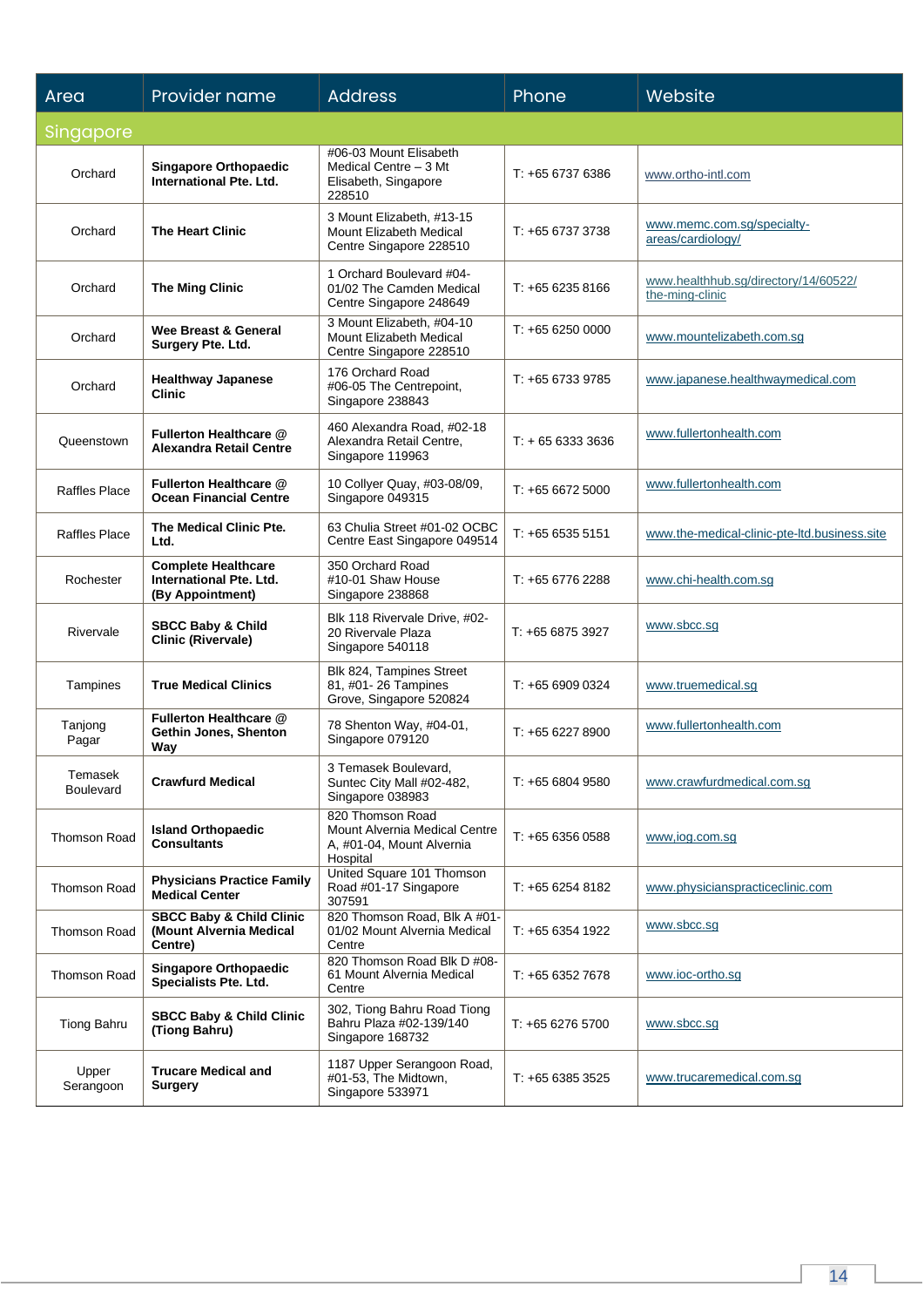| Area                                 | Provider name                   | <b>Address</b>            | Phone                                                        | Website                          |  |
|--------------------------------------|---------------------------------|---------------------------|--------------------------------------------------------------|----------------------------------|--|
| Singapore - Healthway Medical Clinic |                                 |                           |                                                              |                                  |  |
| Singapore                            | <b>Healthway Medical Clinic</b> | <b>Multiple Locations</b> | Contact APRIL for<br>exact locations<br>contact.sq@april.com | www.healthwaymedical.com/clinics |  |

| Singapore - Raffles Hospital |                                                |                                                                                  |                  |                             |
|------------------------------|------------------------------------------------|----------------------------------------------------------------------------------|------------------|-----------------------------|
| Singapore                    | <b>Raffles Medical Group</b>                   | <b>Multiple Locations</b>                                                        | $T: +6563111111$ | www.rafflesmedicalgroup.com |
| Bugis                        | <b>Raffles Specialist Center</b>               | Level 12, Raffles Specialist Centre<br>585 North Bridge Road Singapore<br>188770 | $T: +6563112350$ | www.rafflesmedicalgroup.com |
| <b>Bugis</b>                 | <b>Raffles Diagnostica</b>                     | Level 2 Radiology Department<br>585 North Bridge Road Singapore<br>188770        | $T: +6563111290$ | www.rafflesmedicalgroup.com |
| <b>Bugis</b>                 | <b>Raffles Executive Medical</b><br>Center     | 585 North Bridge Road Level 12,<br>Raffles Hospital Singapore 188770             | $T: +6563112288$ | www.rafflesmedicalgroup.com |
| <b>Bugis</b>                 | <b>Raffles Hospital (24 Hour</b><br>Emergency) | 585 North Bridge Road Level 1,<br>Raffles Hospital Singapore 188770              | $T: +6563111555$ | www.rafflesmedicalgroup.com |
| <b>Bugis</b>                 | <b>Raffles Medical at Raffles</b><br>Hospital  | 585 North Bridge Road Level 2,<br>Raffles Hospital Singapore 188770              | $T: +6563112233$ | www.rafflesmedicalgroup.com |

| Singapore - Raffles Airport Medical Centre |                              |                                                                                                                      |                  |                             |  |  |
|--------------------------------------------|------------------------------|----------------------------------------------------------------------------------------------------------------------|------------------|-----------------------------|--|--|
| Changi Airport<br>Transit 1                | <b>Raffles Medical Group</b> | #02-10 Departure Hall<br>Passenger Terminal Building 1<br>Singapore 819543                                           | $T: +6565431113$ | www.rafflesmedicalgroup.com |  |  |
| Changi Airport<br>Transit 3                | <b>Raffles Medical Group</b> | 65 Airport Boulevard #02-67<br>Departure Hall Singapore 819663                                                       | $T: +6565431113$ | www.rafflesmedicalgroup.com |  |  |
| Changi Airport<br>Terminal 3               | <b>Raffles Medical Group</b> | Raffles Medical @ T3 B2 (Main Clinic)<br>65 Airport Boulevard<br>#B2-01 Singapore Changi Airport<br>Singapore 819663 | $T: +6562418866$ | www.rafflesmedicalgroup.com |  |  |
| Changi Airport<br>Terminal 3               | <b>Raffles Medical Group</b> | Raffles Medical @ T3 B1<br>65 Airport Boulevard<br>#B1-08 Singapore Changi Airport<br>Singapore 819663               | $T: +6562428818$ | www.rafflesmedicalgroup.com |  |  |

| Singapore-Silver Cross Family Clinic |  |                                                                  |                                                              |                                 |  |
|--------------------------------------|--|------------------------------------------------------------------|--------------------------------------------------------------|---------------------------------|--|
| Singapore                            |  | <b>Silver Cross Family Clinic</b>   Multiple Locations City-wide | Contact APRIL for exact<br>locations<br>contact.sq@april.com | www.healthwaymedical.com/clinic |  |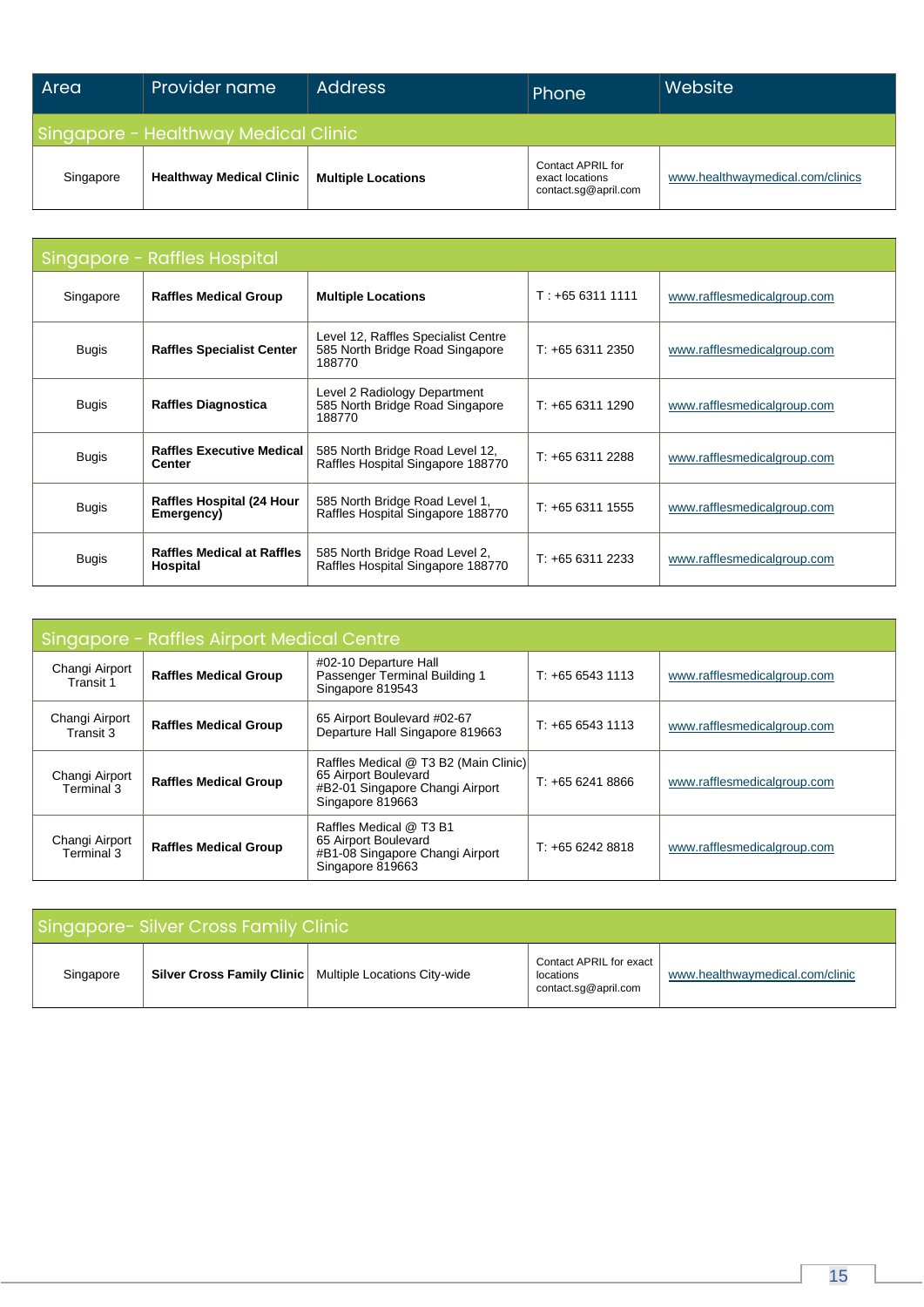| Area                         | Provider name                                   | <b>Address</b>                                                                                                                                                 | Phone            | Website                                                       |  |  |  |
|------------------------------|-------------------------------------------------|----------------------------------------------------------------------------------------------------------------------------------------------------------------|------------------|---------------------------------------------------------------|--|--|--|
|                              | Singapore - Panel Network                       |                                                                                                                                                                |                  |                                                               |  |  |  |
| <b>Multiple</b><br>locations | <b>Integrated Health Plans</b><br>Pte Ltd (IHP) | <b>GP Clinic Listing</b><br>www.ihp.com.sq/IHP%20GP%20Clinic%20List.pdf<br><b>Specialist Clinic Listing</b><br>www.ihp.com.sq/IHP%20SP%20Clinic%2<br>0List.pdf | $T: +6567159421$ | Member cards with<br>will have<br>access to IHP panel network |  |  |  |

| Taiwan |                                     |                                             |                     |                   |
|--------|-------------------------------------|---------------------------------------------|---------------------|-------------------|
| Taipei | <b>Taiwan Adventist</b><br>Hospital | No. 424 Section 2, Ba-De Road<br>Taipei 105 | T: +886 2 2771 8151 | www.tahsda.org.tw |

## Thailand

Thailand policyholders with 20% coinsurance or Core outpatient module will be eligible for direct billing in Panel Network facilities only. View full listing[: https://asia.april-international.com/sites/asia/files/Direct%20Billing%20PANEL%20Network%20-%201st%20November%202020.pdf](https://asia.april-international.com/sites/asia/files/Direct%20Billing%20PANEL%20Network%20-%201st%20November%202020.pdf)

| Bangkok | <b>Bangkok Hospital</b>                               | 2 Soi Soonvijai 7, New Petchburi<br>Road Bangkapi, Huay Khwang<br>Bangkok 10310                                 | $T: +6623103000$ | www.bangkokhospital.com |
|---------|-------------------------------------------------------|-----------------------------------------------------------------------------------------------------------------|------------------|-------------------------|
| Bangkok | <b>BNH Hospital</b>                                   | 9/1, Convent Road, Silom Bangkok<br>10500                                                                       | T: +66 2686 2700 | www.bnhhospital.com     |
| Bangkok | <b>Bumrungrad Hospital</b>                            | 33 Sukhumvit 3 (Soi Nana Nua)<br>Wattana, Bangkok 10110                                                         | $T: +6620668888$ | www.bumrungrad.com      |
| Bangkok | Kluaynamthai 1 Hospital                               | 80 Soi Sangchan - Rubia<br>Prakanong, Klongtoey Bangkok<br>10110                                                | T: +66 2769 2000 | www.kluaynamthai.com    |
| Bangkok | Kluaynamthai 2 Geriatric<br><b>Hospital</b>           | 27 Sukumvit 68 Bangna Bangkok<br>10260                                                                          | $T: +6627692000$ | www.kluaynamthai.com    |
| Bangkok | Kluaynamthai Clinic<br>(Sathorn Branch)               | 90/7 G Floor, Sathornthani<br>Building, Sathorn Nuea Road,<br>Silom, Bangrak District, Bangkok<br>10500         | $T: +6626367733$ | www.kluaynamthai.com    |
| Bangkok | Kluaynamthai Clinic<br>(Ram 2 Branch)                 | 136/1-2 Moo 8, Ramkamhaeng<br>2 Road, Dok-mai, Prawet<br>District, Bangkok 10250                                | T: +66 2751 6746 | www.kluaynamthai.com    |
| Bangkok | Kluaynamthai Clinic<br>(Supapong 3 Branch)            | 13/69 Soi Supapong 3, Srinagarindra<br>Road, Nong Bon, Prawet District,<br>Bangkok 10250                        | T: +66 2743 4963 | www.kluaynamthai.com    |
| Bangkok | Kluaynamthai Clinic<br>(Sukhumvit 56 Branch)          | 18/2 Soi Sukhumvit 56, Sukhumvit<br>Road, Bang Chak, Bang Na<br>District, Bangkok 10260                         | T: +66 2741 6774 | www.kluaynamthai.com    |
| Bangkok | Kluaynamthai Clinic<br>(On nut Branch)                | 227/1,229 Soi Sukhumvit 77,<br>Sukhumvit Road, Pra Kanong<br>Nuea, Wattana District, Bangkok<br>10110           | T: +66 2742 4398 | www.kluaynamthai.com    |
| Bangkok | Kluaynamthai Polyclinic<br>(Sukhumvit 93 Branch)      | 21/5-7 Soi Sukhumvit 93.<br>Sukhumvit Road, Bang Chak, Pra<br>Kanong District, Bangkok 10260                    | $T: +6627425661$ | www.kluaynamthai.com    |
| Bangkok | Kluaynamthai Polyclinic<br>(Asok Branch)              | 217/1 G Floor, Asoke Towers,<br>Sukhumvit 21 (Asok) Road,<br>Klongtoei Nuea, Wattana District,<br>Bangkok 10110 | $T: +6626640153$ | www.kluaynamthai.com    |
| Bangkok | Kluaynamthai Clinic<br>(Yingcharoen Market<br>Branch) | 259/99 Phahon Yothin Road,<br>Anusawari, Bang Khen District,<br>Bangkok 10210                                   | $T: +6629725553$ | www.kluaynamthai.com    |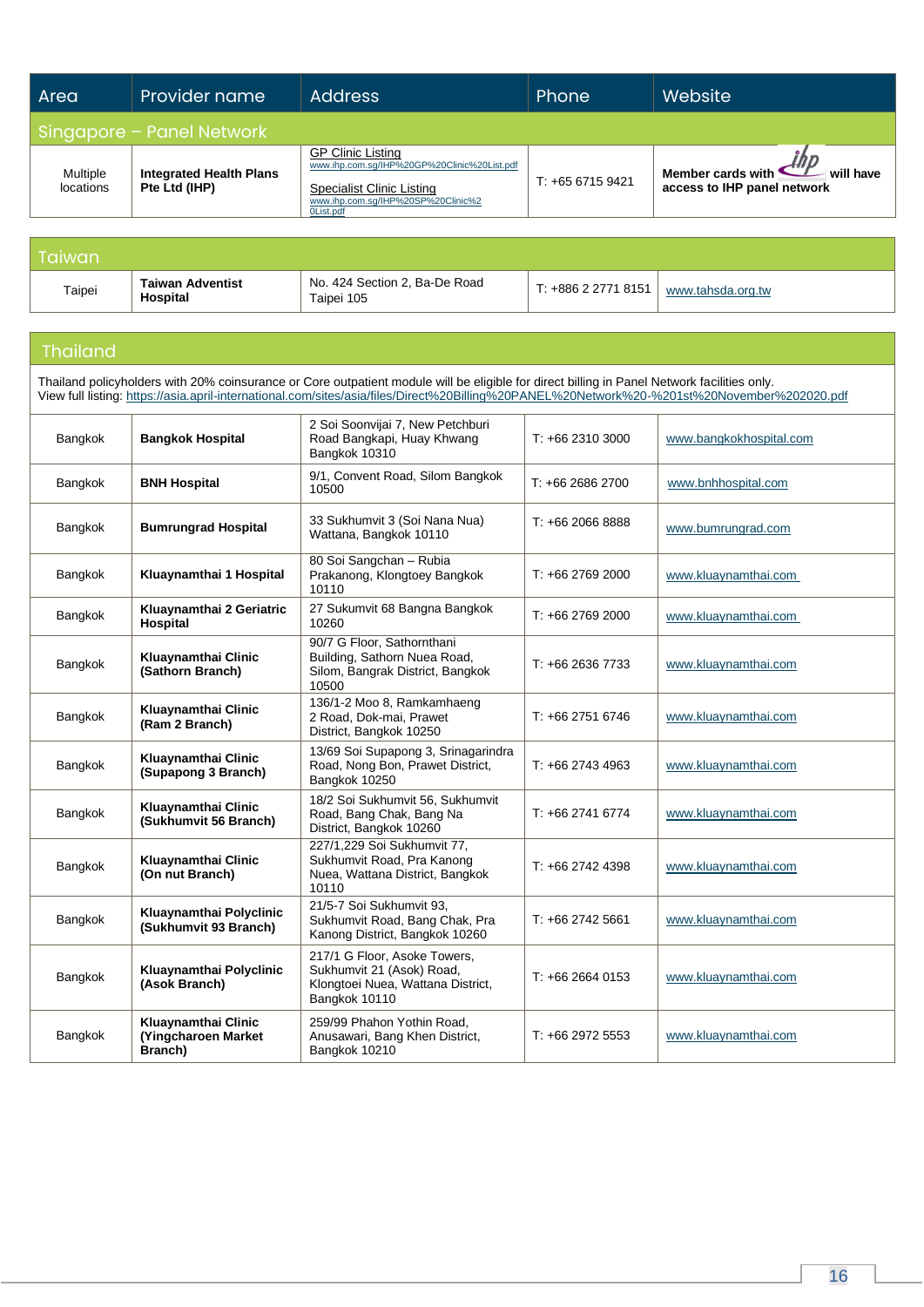| Area           | Provider name                                                   | <b>Address</b>                                                                                                 | Phone            | Website                        |
|----------------|-----------------------------------------------------------------|----------------------------------------------------------------------------------------------------------------|------------------|--------------------------------|
| Thailand       |                                                                 |                                                                                                                |                  |                                |
| Bangkok        | Kluaynamthai Clinic<br>(Tungsonghong Branch)                    | 183/509-510 Soi Chaeng Wattana<br>10, Kosum-Songprapa Road,<br>Tungsonghong, Lak-Si District,<br>Bangkok 10260 | $T: +6629823001$ | www.kluaynamthai.com           |
| Bangkok        | Kluaynamthai Polyclinic<br>(The Shoppes Grand<br>Rama 9 Branch) | 131/1 Praram 9 Road, Huai<br>Khwang, Huai Khwang District,<br>Bangkok 10310                                    | $T: +6621681112$ | www.kluaynamthai.com           |
| <b>Bangkok</b> | Kluaynamthai Clinic<br>(70 Rai Community Branch)                | 215 - 217 Lok 1 (70 Rai),<br>Dumronglatthipipathana<br>Road, Klongtoei, Klongtoei<br>District, Bangkok 10110   | $T: +6626714053$ | www.kluaynamthai.com           |
| Bangkok        | Vejthani Hospital                                               | 1 Ladprao Road 111, Klong-Chan<br>Bangkapi, Bangkok 1024                                                       | $T: +6627340000$ | www.vejthani.com               |
| Bangkok        | <b>Medconsult International</b><br>Clinic                       | 3F The Racquet Club<br>second Building Sukhumvit 49/9<br>Wattana Bangkok 10110                                 | $T: +6627627855$ | www.medconsultasia.com         |
| Bangkok        | Phyathai 1 Hospital                                             | 364/1 Thanon Si Ayutthaya, Thanon<br>Phaya Thai, Ratchathewi, Bangkok<br>10400                                 | T: +66 2201 4600 | www.phyathai.com               |
| Bangkok        | Phyathai 2 Hospital                                             | 943 Phaholyothin Road, Samsannai<br>Phyathai, Bangkok 10400                                                    | $T: +6626172444$ | www.phyathai2international.com |
| Bangkok        | Phyathai 3Hospital                                              | 111 Petchakasem Road, Phasi<br>Charoen, Bangkok 10160                                                          | $T: +6624671111$ | www.phyathai.com               |
| Bangkok        | Phyathai Nawamin<br>Hospital                                    | 44/505 Nawamin Rd, Khwaeng<br>Nuanchan, Bueng Kum,<br>Bangkok 10230, Thailand                                  | $T: +6629447111$ | www.phyathai.com/branch/PYTN   |
| Bangkok        | Samitivej Children's<br>Hospital                                | 488 Srinakarin Road, Suanluang<br>Bangkok 10250                                                                | $T: +662022222$  | www.samitivejhospitals.com     |
| Bangkok        | Samitivej Srinakarin<br>Hospital                                | 488 Srinakarin Road, Suanluang<br>Bangkok 10250                                                                | $T: +6623789306$ | www.samitivejhospitals.com     |
| Bangkok        | Samitivej Sukhumvit<br>Hospital                                 | 133 Sukhumvit 49, Klongtan Nua<br>Vadhana, Bangkok 10110                                                       | $T: +662022222$  | www.samitivejhospitals.com     |
| Bangkok        | SamitivejThonburi Hospital                                      | 337 Somdet Phra Chao Tak Sin Rd.<br>Khwaeng Samre, Khet Thon<br>Buri, Bangkok 10600                            | $T: +6624389000$ | www.samitivejthonburi.com      |
| Bangkok        | Samitivej Chinatown<br>Hospital                                 | 624 Yaowarat Rd, Khwaeng<br>Samphanthawong, Krung Thep<br>Maha Nakhon                                          | T: +66 2118 7888 | www.samitivejchinatown.com     |
| Bangkok        | Paolo Hospital<br>Phaholyothin                                  | 670 1 Phahonyothin Rd, Samsen Nai,<br>Phaya Thai, Bangkok 10400                                                | $T: +6622797000$ | www.paolohospital.com          |
| Bangkok        | <b>Sukumvit Hospital</b>                                        | 1411 Sukhumvit Rd., Prakhanong-Nua,<br>Wattana, Bangkok 10110                                                  | T: +66 2391 0011 | www.sukumvithospital.com       |
| Bangkok        | <b>Sikarin Hospital</b>                                         | 976 Lasalle Road, Bangna Tai,<br>Bangna, Bangkok 10260                                                         | $T: +6623669900$ | www.sikarin.com                |
| Bangkok        | <b>Thonburi Bamrungmuang</b><br>Hospital                        | 611 Bamrungmuang Rd, Khlong<br>Maha Nak, Pomprapsattruphai,<br>Bangkok 10100                                   | T: +66 2220 7999 | www.thonburibamrungmuang.com   |
| Bangkok        | <b>Praram 9 Hospital</b>                                        | 99 Rama IX Rd, Bangkapi Huai<br>Khwang, Bangkok 10310                                                          | T: +66 202 9999  | www.praram9.com                |
| Bangkok        | <b>Bangkok Christian Hospital</b>                               | 124 Si Lom, Suriya Wong, Bang Rak,<br>Bangkok 10500                                                            | $T: +6626259000$ | www.bch.in.th                  |
| Bangkok        | <b>Bangpakok 9 International</b><br>Hospital                    | 362 Rama II Road, Bangmod Sub-<br>district, Chomthong District, Bangkok<br>10150                               | $T: +6621099111$ | www.bangpakokhospital.com      |
| Samutprakarn   | <b>Princ Suvarnabhumi</b><br>Hospital                           | 35/2 Moo 12 Bangna-Trad Rd., km.6<br>Bang Kaew Bang Phli, Samutprakarn<br>10540                                | $T: +6620805999$ | www.princsuvarnabhumi.com      |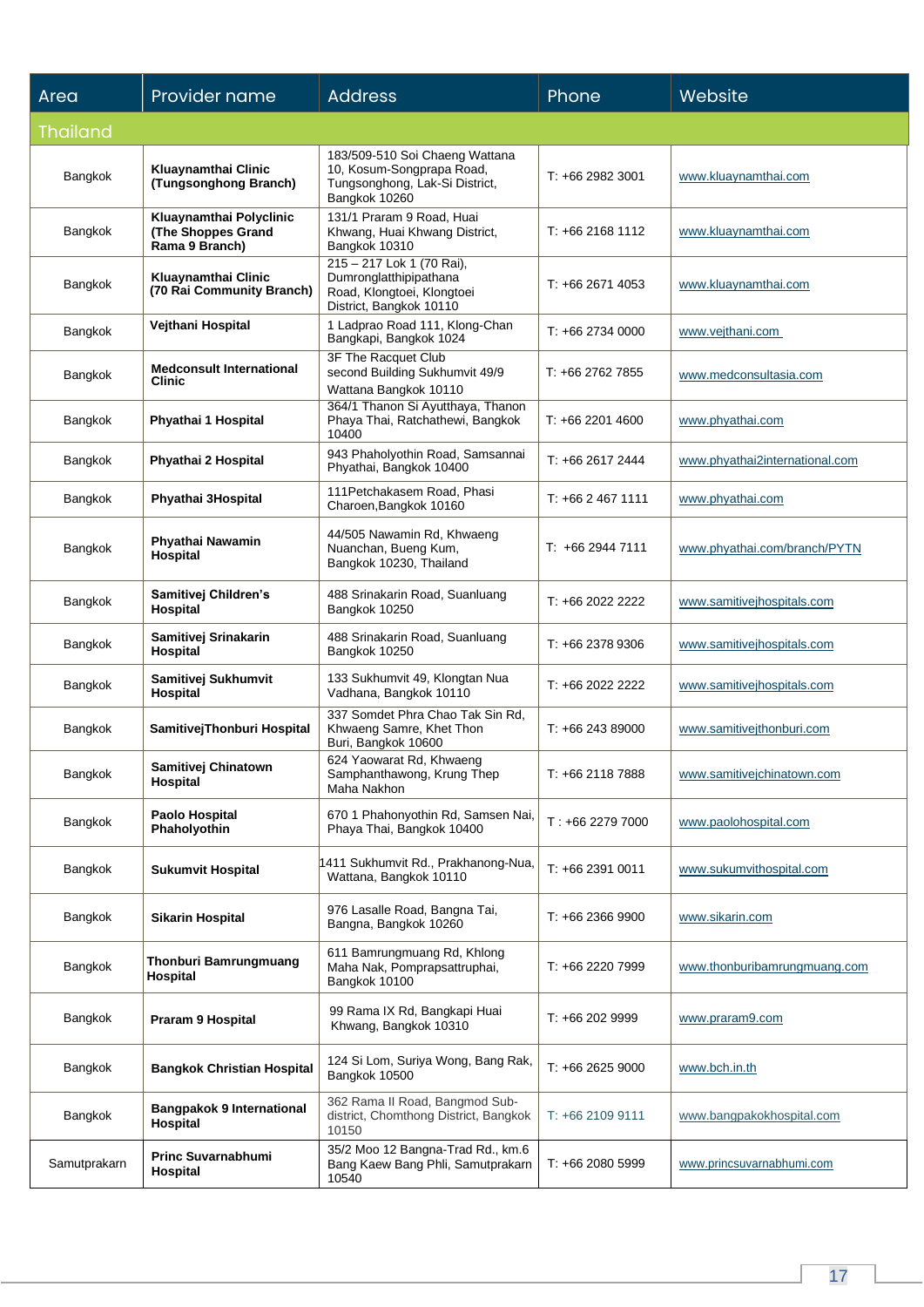| Area                 | Provider name                                                | <b>Address</b>                                                                            | Phone                | Website                             |
|----------------------|--------------------------------------------------------------|-------------------------------------------------------------------------------------------|----------------------|-------------------------------------|
| <b>Thailand</b>      |                                                              |                                                                                           |                      |                                     |
| Chiang Mai           | <b>Bangkok Hospital</b><br><b>Chiang Mai</b>                 | 88/8 Moo 6, Nong Pa Khrang,<br>Ampher Muang Chiang Mai, Chiang<br>Mai 50000               | $T: +6652089888$     | www.bangkokhospital-chiangmai.com   |
| Chiang Mai           | Chiang Mai Ram<br>Hospital                                   | 8 Bunrueang Rit Rd, Su Thep,<br>Mueang Chiang Mai District, Chiang<br>Mai 50200           | $T: +6653920300$     | www.chiangmairam.com                |
| Chiang Rai           | Bangkok Hospital<br><b>Chiang Rai</b>                        | 369 Moo.13 Phahon Yothin Rd,<br>Nang Lae, Mueang Chiang Rai<br>District, Chiang Rai 57100 | $T: +6652051800$     | www.bangkokhospital-chiangrai.com   |
| Chonburi             | <b>Bangkok Hospital</b><br>Pattaya                           | 301 Moo 6 Sukhumvit Rd<br>Km. 143 Naklua Banglamung<br>Chonburi 20150                     | T: +66 3825 9999     | www.bangkokpattayahospital.com      |
| Chonburi             | Samitivej Sriracha<br>Hospital                               | 8 Soi Laemket, Jermompol Road<br>Sriracha Chonburi 20110                                  | $T: +6638320300$     | www.samitivejsriracha.com           |
| Chonburi             | Samitivej Chonburi<br>Hospital                               | 888/88 Village No.3, Sukhumvit<br>Road, Ban Suan, Mueang District,<br>Chonburi, 20000     | $T: +6633038888$     | www.samitivejchonburi.com           |
| Prachuap Khirikhan   | <b>Bangkok Hospital</b><br>Hua Hin                           | 888 Petchkasem Road Hua Hin<br>Prachuapkhirikhan 77110                                    | $T: +6632616800$     | www.bangkokhospitalhuahin.com       |
| Khon Kaen            | Bangkok Hospital<br>Khon Kaen                                | 888 Moo 16, Naimuang Sub-<br>District, Muang Khon Kaen<br>District Bangkok 40000          | $T: +6623103878$     | www.bangkokhospitalkhonkaen.com     |
| Nakhon<br>Ratchasima | <b>Bangkok Hospital</b><br>Ratchasima (Korat)                | 1308/9 Mitrapap Road, Nai<br>Muang, Nakhon Ratchasima<br>30000                            | T: +66 444 2999      | www.bkh.co.th                       |
| Nongkhai             | <b>Wattana Hospital</b><br>Nongkhai                          | 1159/4 Moo2, Prajack Road<br>Nongkhai 43000                                               | $T: +6642465201 - 8$ | www.wattanahospital.net             |
| Udonthani            | <b>Bangkok Hospital</b><br>Udon                              | 111 Thongyai Road Markkaeng<br>Muang district Udonthani<br>province 41000                 | $T: +6642188999$     | www.bangkokhospitaludon.com         |
| Udonthani            | Wattana Hospital<br>Udonthani                                | 70/7-8 Supakitchanya Road Muang,<br>Udonthani 41000                                       | $T: +664235999$      | www.wattanahospital.net             |
| Krabi                | Wattanapat<br><b>Hospital Ao Nang</b>                        | Wattanapat Hospital Aonang<br>555 Moo 5 Tumbol Aonang,<br>Amphur Muang, Krabi 81180       | $T: +667581555$      | www.wattanapat.co.th                |
| Krabi                | Andaman<br><b>International Clinic</b><br>Koh Lanta -1       | 458/3, M. 3, T.Saladan ,A.Kohlanta<br>Krabi 81150                                         | $T: +6675656188$     | www.andamanclinic.net               |
| Krabi                | Andaman<br><b>International Clinic</b><br>Koh Lanta -2       | 33- 33/1 Moo 8, Klong Nin, Koh<br>LantaYai, Koh Lanta District, Krabi<br>81150            | T: +66 758 10321     | www.andamanclinic.net               |
| Krabi                | South Lanta<br><b>Medical Clinic-</b><br>Branch 1            | 361/6 Moo2 Klong Khong Saladan<br>Koh Lanta Yai Krabi, Thailand 81150                     | $T: +6675656843$     |                                     |
| Krabi                | South Lanta<br><b>Medical Clinic-</b><br><b>Branch 2</b>     | 488 Moo1 Saladan Koh Lanta<br>Krabi, 81150                                                | $T: +6675656134$     | $\blacksquare$                      |
| Phuket               | <b>Bangkok Hospital</b><br><b>Phuket</b>                     | 2/1 Hongyok Utis Road,<br>Muang, Phuket                                                   | $T: +6676254425$     | www.phukethospital.com              |
| Phuket               | Dibuk Hospital                                               | 89/8-9 Moo2, Chaopha road,<br>Wichit, Phuket, Phuket 83000                                | T: +66 762 982928    | www.dibukhospital.com               |
| Phuket               | <b>Bangkok Hospital</b><br>Clinic Maikhao                    | 61/14 Moo.5 Mai Khao,<br>Thalang District, Phuket<br>83110                                | $T: +66966434426$    | $\overline{\phantom{a}}$            |
| Phuket               | <b>Bangkok Hospital</b><br>Siriroj                           | 44 Chalermprakiat Rama 9 Road,<br>Vichit, Muang District, Phuket<br>83000                 | T: +66 763 61888     | www.phuketinternationalhospital.com |
| Phuket               | <b>BeCare Medical</b><br>Clinic                              | 61, Kadekwan Road, T.Karon,<br>A. Muang, Phuket 83100                                     | T: +66 765 40599     | $\overline{\phantom{a}}$            |
| Phuket               | <b>Bangkok - Phuket</b><br><b>Medical Clinic</b><br>@Khaolak | 13/36 Moo 6, Kukkak Sub-<br>district, Takuapa District,<br>Phang Nga 82190                | $T: +66966434516$    | www.phukethospital.com              |
| Surat Thani          | <b>First Western</b><br>Hospital                             | Thong Sala 112/44 Moo 1<br>Koh Phangan, Surat thani<br>Thailand, 84280                    | T: +66 773 77474     | www.firstwesternhospital.healthcare |
| Surat Thani          | <b>Bangkok Hospital</b><br>Samui                             | 57 Moo 3, Thaweerat Phakdee<br>Road, Bophut, Koh Samui                                    | $T: +6677429500$     | www.bangkokhospitalsamui.com        |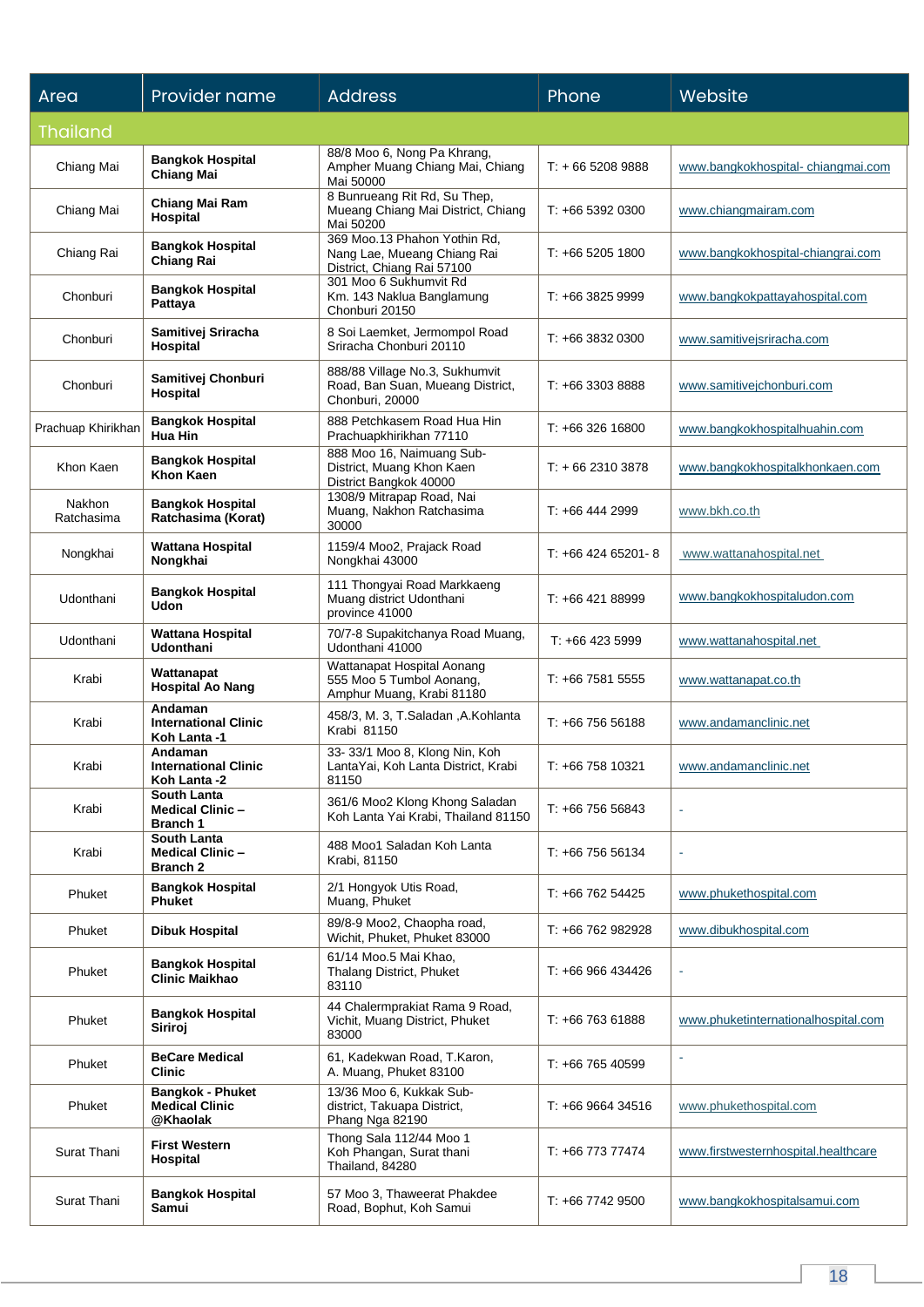| Area            | Provider name                                           | <b>Address</b>                                                  | Phone             | Website                                                           |
|-----------------|---------------------------------------------------------|-----------------------------------------------------------------|-------------------|-------------------------------------------------------------------|
| <b>Thailand</b> |                                                         |                                                                 |                   |                                                                   |
| Surat Thani     | <b>Thai International Hospital</b>                      | 25/25 Ko Samui District,<br>Surat Thani 84320                   | $T: +66773332654$ | www.thaiinterhospital.com                                         |
| Surat Thani     | <b>Bandon International</b><br>Hospital                 | 123/1 Moo 1, Thaweerat<br>Phakdee Rd., 84320 Amphoe<br>Ko Samui | $T: +6677332706$  | www.phangan.info/health-clinics/<br>bandon-international-hospital |
| Songkhla        | <b>Bangkok Hospital Hatyai</b>                          | 75 Phetkasem Soi 15, Hat<br>Yai District, Songkhla              | $T: +6674272800$  | www.bangkokhatyai.com                                             |
| Satun           | Andaman International<br>Clinic - Koh Lipe              | 173 M. 7 T. Koh Sarai A.<br>Muang Satun, Satun 91110            | $T: +6674740575$  | https://andamanclinic.net/contact-us                              |
| Trang           | <b>TRPH Hospital (Trang</b><br><b>Ruampat Hospital)</b> | 61/39, Kokkhan Road, Thap<br>Thiang, Muang, Trang, 92000        | $T: +6675218988$  | www.trangruampat.com                                              |
| Trang           | <b>Wattanapat Trang Hospital</b>                        | 247/2 Phatthalung road, Mueang<br>Trang District, Trang 92000   | $T: +6675205555$  | www.wattanapat.co.th                                              |
| Trat            | <b>Bangkok Hospital Trat</b>                            | 376 Moo 2 Sukhumvit Rd.,<br>T. Wangkrajae, A. Muang Trat        | $T: +6639612000$  | www.bth.co.th/en                                                  |
| Ranong          | Ranong International<br>Hospital                        | 8/9 Chonra-u Road, Muang,<br>Ranong 85000                       | $T: +66778104656$ | $\sim$                                                            |

| Vietnam          |                                                           |                                                                                                                                              |                     |                                |
|------------------|-----------------------------------------------------------|----------------------------------------------------------------------------------------------------------------------------------------------|---------------------|--------------------------------|
| Danang           | <b>Family Medical Practice</b><br>Danang                  | 96-98 Nguyen Van Linh Street, Hai<br><b>Chau District</b>                                                                                    | T: +84 236 358 2699 | www.vietnammedicalpractice.com |
| Danang           | <b>VINMEC Danang</b><br><b>International Hospital</b>     | 30/4 Street, Residential Area 4<br>Nguyen Tri Phuong, Hoa Cuong<br>Bac Ward, Hai Chau District,<br>Danang                                    | T: +84 236 371 1111 | www.vinmec.com                 |
| Halong           | <b>VINMEC Halong</b><br><b>International Hospital</b>     | 10A Le Thanh Tong Street, Hong<br>Gai Ward, Ha Long City, Quang<br><b>Ninh Province</b>                                                      | $T: +842033828188$  | www.vinmec.com                 |
| Hanoi            | <b>Family Medical Practice</b><br>Hanoi                   | 298   Kim Ma Street, Van Phuc<br>Compound, Dinh District                                                                                     | $T: +842438430748$  | www.vietnammedicalpractice.com |
| Hanoi            | <b>VINMEC Times City</b><br><b>International Hospital</b> | 458Minh Khai, Vinh Tuy, Ward, Hai<br>Ba Trung District, Hanoi                                                                                | T: +84 243 974 3556 | www.vinmec.com                 |
| Hanoi            | <b>VINMEC Royal City</b><br><b>International Clinic</b>   | 1 <sup>st</sup> Floor, R2B Building, Royal City,<br>72A Nguyen Trai, Thanh Xuan District                                                     | T: +84 24 3975 6887 | www.vinmec.com                 |
| Hanoi            | <b>VINMEC Metropolis</b><br><b>International Clinic</b>   | 1 <sup>st</sup> Floor, M1 Buildind, Vinhomes<br>Metropolis Lieu Giai, no.29 Lieu Giai<br>Street, Ngoc Khanh ward, Ba Dinh<br><b>District</b> | $T: +842439743556$  | www.vinmec.com                 |
| Hanoi            | <b>VINMEC Gardenia</b><br><b>International Clinic</b>     | Shop office A1OF09, 2 <sup>nd</sup> Floor,<br>Apartment Building A1, Vinhomes<br>Gardenia Project, Cau Dien, Nam Tu<br><b>Liem District</b>  | T: +84 243 975 6788 | www.vinmec.com                 |
| Hai Phong        | <b>VINMEC Hai Phong</b><br><b>International Hospital</b>  | 31 Civil Group, Vinh Niem Ward, Le<br>Chan District, Haiphong                                                                                | T: +84 225 7309 888 | www.vinmec.com                 |
| Ho Chi Minh City | Victoria Healthcare -<br><b>Clinic Luong Dinh Cua</b>     | 37-39 Luong Dinh Cua St, Binh An<br>Ward, District 2                                                                                         | $T: +842839104545$  | www.victoriavn.com             |
| Ho Chi Minh City | Victoria Healthcare -<br>Clinic Nguyen Van Troi           | 135A Nguyen Van Troi St, Ward 12,<br><b>Phu Nhuan District</b>                                                                               | $T: +842839104545$  | www.victoriavn.com             |
| Ho Chi Minh City | Victoria Healthcare-<br><b>Clinic Dinh Tien Hoang</b>     | 20-20Bis-22 Dinh Tien Hoang St,<br>Dakao Ward, District 1                                                                                    | T: +84 283 910 4545 | www.victoriavn.com             |